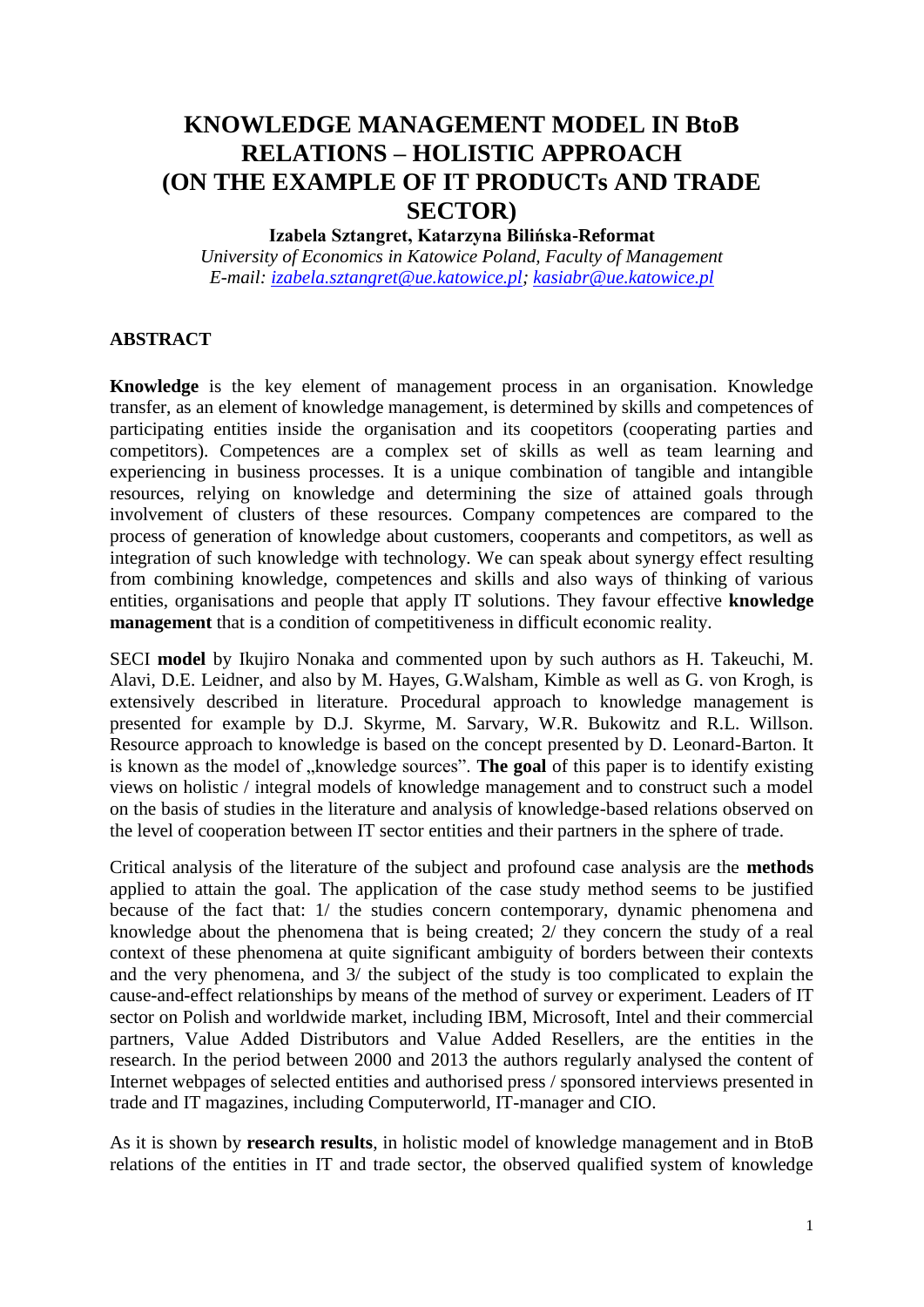emission and absorption, as well as knowledge creation through cooperation and networking of the process of knowledge management in studied companies is particularly important.

**Key words:** knowledge management, holistic model of knowledge management, KM strategies.

# **1. INTRODUCTION. KNOWLEDGE MANAGEMENT – IDENTIFICATION OF RESEARCH CATEGORY**

Knowledge management<sup>1</sup> as a scientific discipline occurred in the early 1990s. KM concept has been discussed by such academics as Ikujiro Nonaka (Hitotsubashi University), Hirotaka Takeuchi (Hitotsubashi University), Thomas H. Davenport (Babson College), Baruch Lev (New York University).

The first collections of case studies that emphasised the importance of knowledge management in dimensions of its strategies, processes and measurement are by Morey, Maybury and Thurasingham of 2002 (Morey *et al.,* 2002). Earlier, in 1999 the notion of personal knowledge management<sup>2</sup> had been introduced. It referred to knowledge management on individual level (Wright, 2005; Grundspenkins, 2007; Smedley, 2009; Pollard, 2008). Knowledge management is defined by Beckman, through the prism of decision-making approach, process approach (Cross, 1998; Blake, 1998; Perechuda, 2005), process and system approach (Malhorta, 1998; O'Sullivan, 2007) and holistic approach (Bounfour, 2003; Quintus, 1997).

Most of these definitions include several aspects of knowledge management, such as creating the environment for knowledge formation, using the knowledge and creating knowledge for decision-making, or they treat knowledge as a set of organizational and operational rules. In general, most authors of the definitions assume that knowledge management enables an organization to gain, store, transfer and apply knowledge inside and outside the organization. Many authors point at benefits of application of knowledge management in an organization (table 1).

|  |  | Table 1. Benefits of knowledge management in an organisation |
|--|--|--------------------------------------------------------------|
|  |  |                                                              |

 $\overline{\phantom{a}}$ 

| benefit                                                                                       |
|-----------------------------------------------------------------------------------------------|
| Singh and others (2006), Dalkir (2005), Chase (1997), Possibility to make the best decisions. |
|                                                                                               |

<sup>&</sup>lt;sup>1</sup> The milestones in development of knowledge management include: announcing by Chaparrel Steel in 1975 that its strategy and structure will be based on knowledge management and publishing by Skandia company the annual report in 1991 annexed with the so-called Navigator – the report on the value of intellectual capital. In 1993 in Boston there was the first conference on the subject of knowledge management. Others see the beginning of the concept of knowledge management in the 1987, when in the USA they organised the conference entitled "Managing the Knowledge Assets into 21st Century" and in Sweden the so-called Konrad Group was started. It was engaged in intellectual capital management. Consultancy companies were one of the first that noticed the need to distinguish a new level of management. For them knowledge was a product by itself. Repositories including experience and knowledge of their consultants, for example KnowlegeCurve (PricewaterhouseCoopers), Kworld (KPMG), Knowledge Xchange (Andersen), Knowledge Direct and others started to be created.

 $2$  Personal knowledge management (PKM) is a group of processes that include classification, storing, searching for and getting knowledge with participation of individuals, in their everyday activities and ways in which these processes support their activity. It is a bottom-up approach to knowledge management that emphasises the importance of people in the process of growth, development and learning as opposed to the KM top-down concept.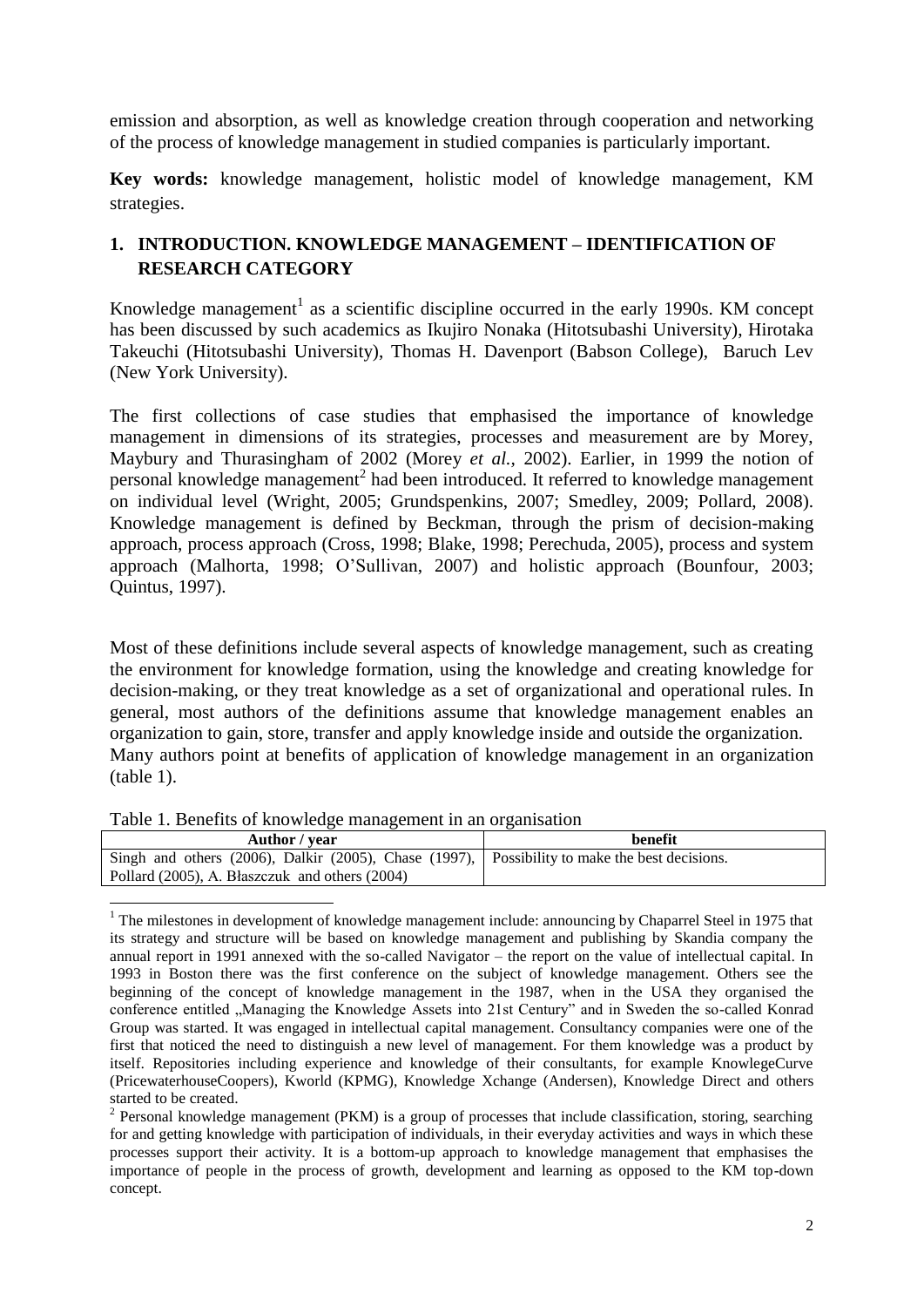| Singh and others (2006), Dalkir (2005)                    | Facilitating cooperation                         |
|-----------------------------------------------------------|--------------------------------------------------|
| Dalkir (2005)                                             | Support in knowledge acquisition                 |
| Chase (1997), A. Błaszczuk and others (2004)              | Improves communication                           |
| Dalkir (2005), Chase (1997)                               | Supports skills of the workers                   |
| Dalkir (2005)                                             | Increases workers' satisfaction                  |
| Davenport (1998), Singh ad others (2006), Dalkir (2005),  | Transfers best practices                         |
| Chase (1997), A. Błaszczuk and others (2004)              |                                                  |
| Chase (1997)                                              | Creates new or better work method                |
| Beijerse (1999)                                           | Favours organisation continuation                |
| Anantatmula and Kanungo (2006), Beijerse (1999)           | Improves employees' loyalty                      |
| Singh and<br>others (2006), Anantatmulai<br>Kanungo       | Improves productivity and effectiveness          |
| (2006), Chase (1997)                                      |                                                  |
| Anantatmula, Kanungo (2006), Pollard (2005)               | Increase in activity of human capital            |
| Singh and others (2006), Anantatmula, Kanungo (2006),     | Increase in sale / profit                        |
| Chase (1997)                                              |                                                  |
|                                                           |                                                  |
| Anantatmula, Kanungo (2006)                               | Development of new business possibilities        |
| Beijerse (1999), Pollard (2005), A. Błaszczuk and others  | Improvement of key competences                   |
| (2004)                                                    |                                                  |
| Singh and others (2006), Chase (1997)                     | Increase in flexibility of activity              |
| Anantatmula, Kanungo (2006)                               | Improvement in business processes                |
| Singh and others (2006), Dalkir (2005), Chase (1997)      | Growth of responsibility                         |
| Beijerse(1999)                                            | Risk reduction                                   |
| Dalkir (2005)                                             | Improvement in relations with customers          |
| Chase (1997), Dalkir (2005), A. Błaszczuk and others      | Improvement in quality of products and services  |
| (2004)                                                    |                                                  |
| Dalkir (2005), Pollard (2005), A. Błaszczuk and others    | Increase in customer satisfaction                |
| (2004)                                                    |                                                  |
| Demarest (1997), Pollard (2005)                           | Reinforcement in intellectual capital management |
| Davenport (1998), Singh and others (2006), Dalkir (2005), | Increase in dynamics of innovativeness           |
| Chase (1997)<br>$\sim$                                    |                                                  |

Source of the figure: Anantatmula, V., Kanungo, S., (2006), pp.25-42; Chase, R. L., (1997), pp.38-49; Dalkir, K., (2005); Davenport, T., DeLong, D., Beers, M., (1998), pp.43-57; Singh, M. D., Shankar, R., Narain, R., Kumar, A., (2006), pp.110-118; Beijerse, R.P.U., (1999), pp.94-109; Demarest, M., (1997), pp.374-84; Pollard, D., (2005), p. 56; Błaszczuk, A., Brdulak, J.J., Guzik, M., Pawluczuk, A., (2004)

As it is shown in table 1, according to many authors, the scope of benefits resulting from applying knowledge management in an organisation is really broad and undisputed. Thus the problems of knowledge management, which is the synergy effect resulting from combination of knowledge, competences and skills as well as ways of thinking of various entities, organisations and people that apply IT solutions, particularly in BtoB relations, the entities of technologically engaged sector of IT sector and their commercial partners in hard economic reality seem particularly interesting.

In the literature of the subject, SECI **Model** by Ikujiro Nonaka is extensively described and commented upon by other authors such as, among others: H. Takeuchi, M. Alavi, D.E. Leidner, and also M. Hayes, G.Walsham, Kimble, and G. von Krogh. Further, process-based approach to knowledge management is presented for example by D.J. Skyrme, M. Sarvary, W. R. Bukowitz and R.L. Willson. Resource-based approach to knowledge is primarily founded on the concept presented by D. Leonard-Barton, known as the model of "knowledge sources". In the literature, relatively less attention is focused on the views on the subject of holistic / integral model of knowledge management and the structure of such a model. Literature studies and many years' research of IT and trade sector entities performed by the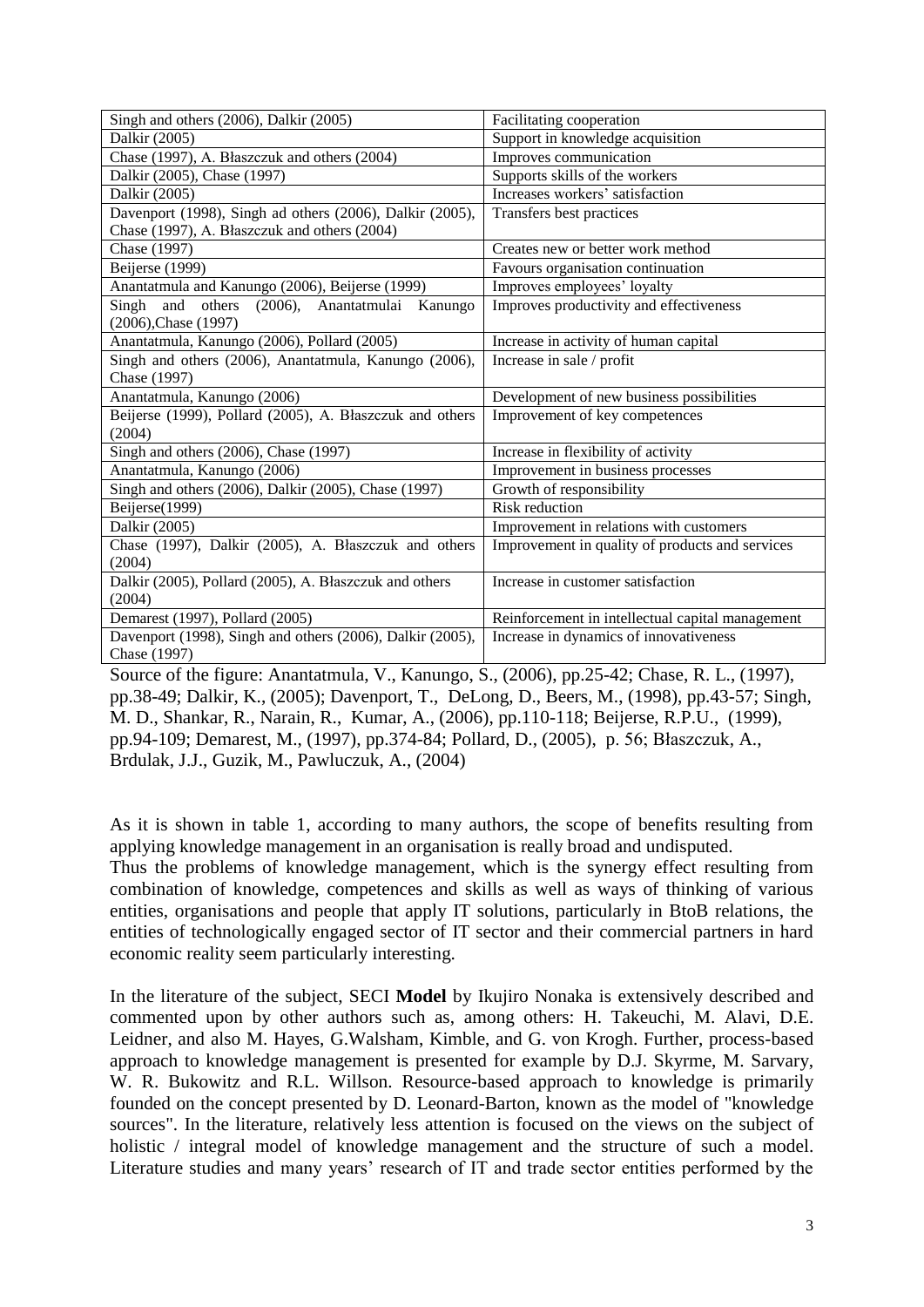authors suggest application of such models at least in some extend. The paper undertakes the problems of knowledge management through the prism of marketing concept including network marketing that is in relations with customers and cooperants, while particularly focusing on the last group.

In the paper the case study **method** that refers to knowledge management-based BtoB relations of IT and trade sector entities is applied. The article analyses the case studies described in secondary sources published in specialist periodicals and reports ("Computerworld", "IT-manager", "CIO") between the years 2000 and 2013. Critical analysis of opinions of managers of IT sector (that is IBM, Microsoft, Intel and their commercial partners) presented in sponsored press articles<sup>3</sup> that were significant suppliers of IT solutions according to rankings in specialist magazines, was performed. Additionally, the content of Internet webpages of selected entities was regularly analysed.

# **2. HOLISTIC / INTEGRAL MODEL OF KNOWLEDGE MANAGEMENT**

According to one of the first approaches to knowledge management in a holistic way, by Alavi and Leidner, in organizational terms, it is defined as a systematic and specific process of acquiring, organizing and communicating explicit and tacit knowledge of employees, for the purpose of improvement in efficiency and productivity of other involved entities. However, the presence of ...other entities" of the surroundings is mentioned quite succinctly (Alavi and Leidner, 2009). KM was approached a little more broadly by Bounfour while treating KM as a group of procedures, infrastructure, technical and managerial tools created for the purpose of creating, sharing and enlarging knowledge resources inside and outside organisation (Bounfour, 2003).

Undoubtedly holistic / integral approach to knowledge management is presented by **Demerest's model** (figure 1).



Figure 1. Modified Model of Knowledge Management by Demerest

Source of figure: McAdam, McCreedy, (1999), pp. 91-101

**<sup>.</sup>**  $3$  Because of the degree of complexity and innovative character of the research problem that is being solved, research methods that are not classified in scientific sources are applied; however they are the ones of few that can be applied on this stage, in the situation of unwillingness of selected respondents to be interviewed and their suggestions to refer to authorised press statements.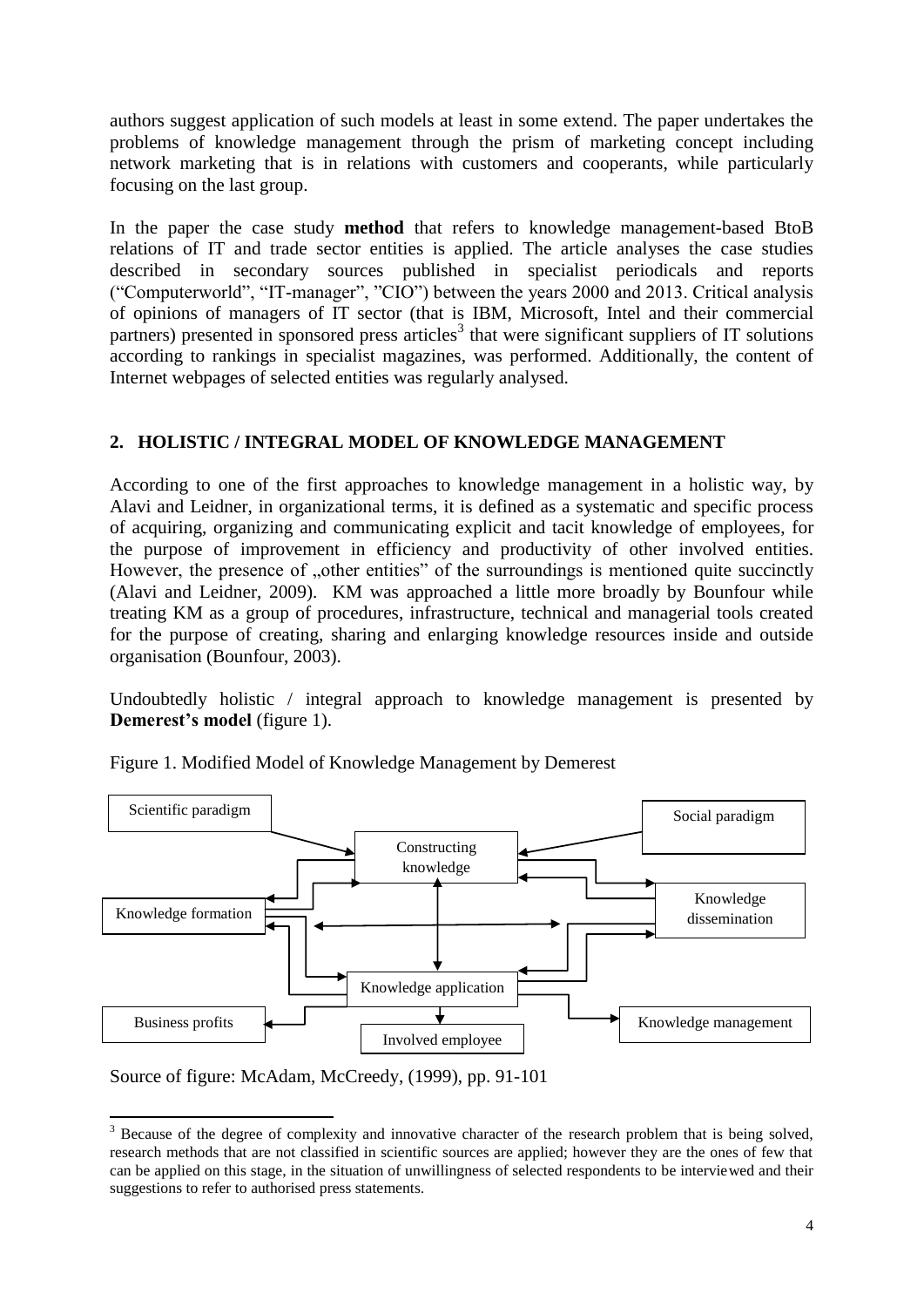The structure of this model shows not only scientific understanding of knowledge but also social aspects of knowledge construction. It is not limited to the stage of revealing knowledge but concerns repeated social interactions. Knowledge management ought to be supported by all organisation stakeholders which, in turn, should find reflection in company outcomes. This is about complementary approach to knowledge management as scientific and social category.

Holistic approach to knowledge management (**SET KM Model**) is based on three pillars: (1) company strategy, that is, a strategic organisational concept of knowledge and learning, (2) environment of knowledge creation, co-sharing and using, that are dependent on the company and objective determinants, (3) tools of knowledge that favour the processes of effective knowledge management in the company (Choo, 1998; Nonaka and Konno, 1998; Von Krogh *et al.* 2000; Alvarenga Neto 2008).

According to Choo's views the company functioning on the basis of knowledge is the one that approaches knowledge in strategic dimension (1), through the prism of its meaning in a particular context of decision forming and making. The strategic goal of the company is the awareness of meaning of knowledge in defined dynamic and complex environment of the enterprise functioning, ability to search for and interpret adequate information enabling to understand the trends and scenarios of the environment composed of customers, cooperants, competitors and other stakeholders. Knowledge formation is a process of constructing and / or acquiring knowledge, organising and processing information for the purpose of generation of new knowledge through dispersion and learning of the organisation. New, generated knowledge constitutes foundations for assumptions of new knowledge creation and thus development of new skills and company competences and also other participants in the socalled community of knowledge.

According to Choo decision making process is driven by search for alternatives that are at least satisfactory from the point of view of a particular enterprise in specific circumstances, while selection of one solution implies the abandonment of the others, and so the compromise and / or the cost of possibly lost opportunities resulting from other solutions. Fully rational decision would require excellent competences of organizations in the sphere of gaining information as well as knowledge acquisition and involvement. On the other hand, Pfeffer and Sutton (Pfeffer and Suton, 2000), believe that it is not enough to know what to do, but how to act in practice. Therefore, knowledge management is located in the area of tactical operations of the company, combining the preferences of management with the realities of operational level.

Nonaka and Konno are authors of the knowledge creation environment concept and its later promoters are Nonaka, Tsoukas and Snowden (Nonaka and Konno, 1998; Tsoukas, 2005; Snowden, 2003). Knowledge environment is a context in which knowledge is created and applied (figure 2).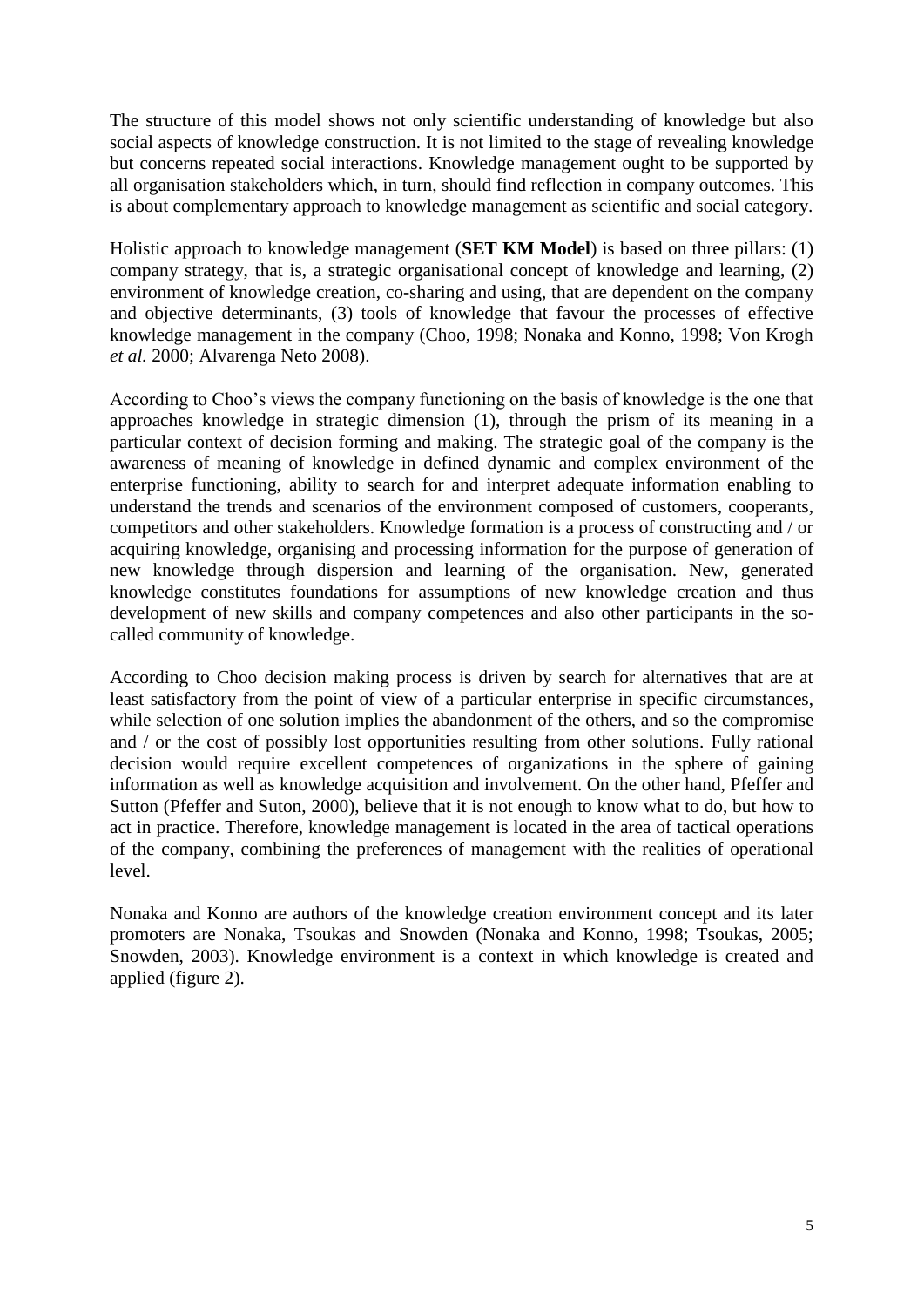

Source of the figure: own case study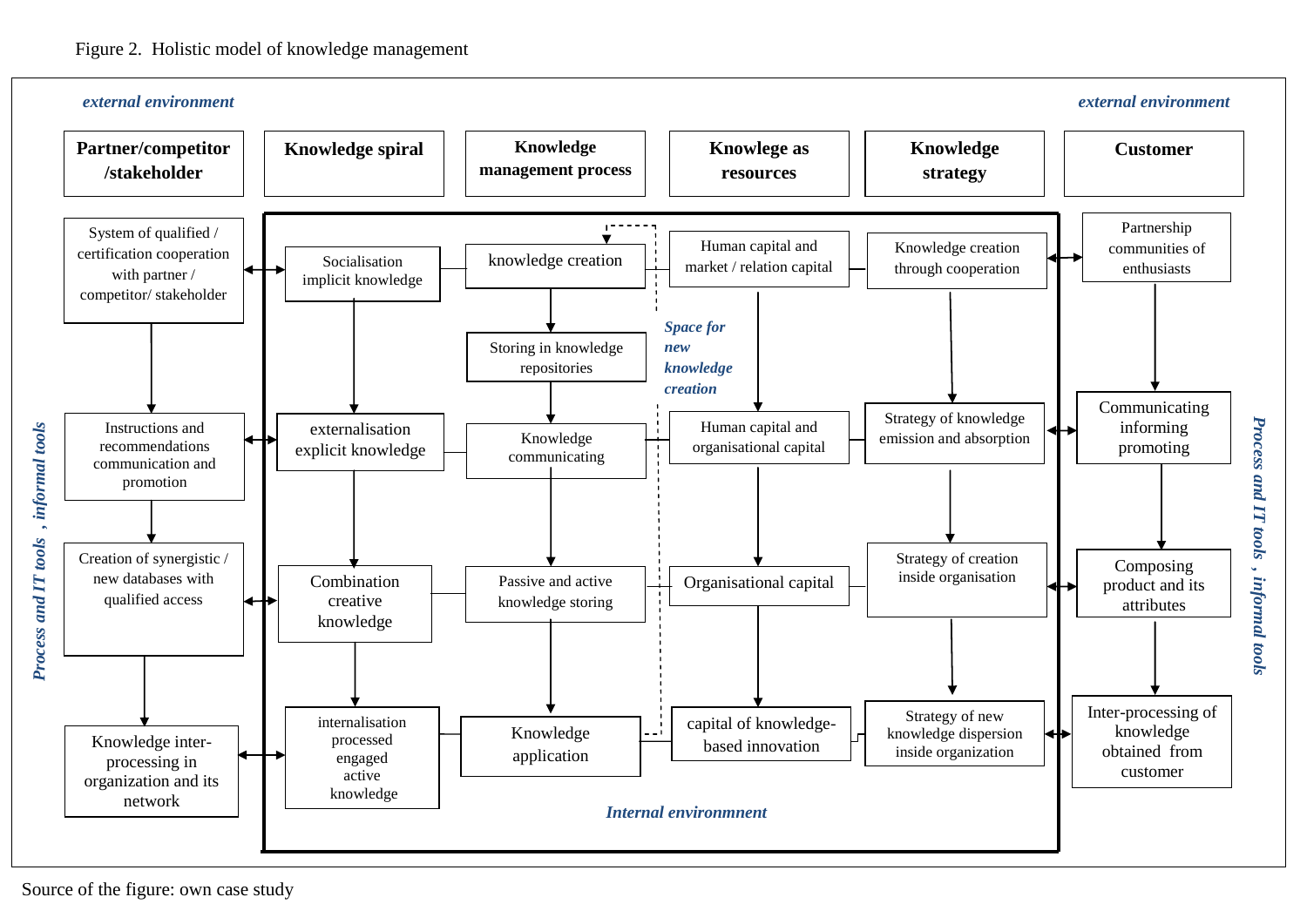This environment may have a physical character (that is the office space, organisational units in the company), and / or virtual (that is e-mail, video-conferencing), and / or mental (that is expressed by ideas and thoughts). Knowledge environment can be created by individuals, assignment groups, project teams and informal groups of stakeholders. Knowledge environment is composed of sub-sphere of creation, interaction and dialogue, systematisation and making processes which corresponds to each element of SECI Model by Nonaka and Takeuchi. This concept of knowledge environment should be expanded by the elements inside the organisation that are conducive to creativity, including trust, tolerance and care. According to Alvarenga Neto (Alvarenga Neto and Choo, 2010) "favourable conditions" are necessary on the tactical level, as an element connecting strategic dimension of knowledge management with its operational implementation. In this context, knowledge management should not mean controlling it, but promoting its creation and sharing in the space of knowledge-based organization. Nonaka and Takeuchi as well as Von Krogh also mention other elements that shape the knowledge context: creative chaos, redundancies, structures, organisational culture and people's behaviour, leadership and the vision of the future. Alvarenga Neto and Choo conducted systematisation of factors that constitute knowledge context while distinguishing four groups: social and behavioural, cognitive, informational as well as business and management that are differently configured in various stages of processes of knowledge creation, transfer and application in internal company environment.

IT tools and practices as well as processes serving implementation of the concept into real action are the third sphere of holistic knowledge management model (3). They differ depending on the level of realisation of knowledge management. Strategic level is focused on formation of knowledge community, space for organisational learning and tools of strategic concept of knowledge creation. Operational level concerns rather coordination in execution of tasks resulting from strategic concept of knowledge management, application of competitive competences and market research.

#### **3. NETWORK OF VALUES AND HOLISTIC MODEL OF KNOWLEDGE MANAGEMENT, MARKETING APPROACH**

Development of information technology brought the opportunity of non-competitive relations between enterprises for the purpose of creation of value for the customer, which is referred to the model of value net by C. Parolini (Parolini, 1999). Such a tendency finds its reflection in the concept of network marketing<sup>4</sup>, dedicated to search for, create and provide synergistic value for the purpose of continuous renewal of markets. This is favoured by communicating with customers (physical and technical dissemination of knowledge to them and its acquisition) that lies within the scope of realisation / fundamental operations of the value network, within the framework of operational marketing activities and sale. Concept element of customer and partner knowledge management in strategic dimension results from company personality and is located in the sphere of actions supporting the value chain, finding its expression in management of internal human resources (personnel) and external (customer/ partner) and relations between them. The value for customer that is a bundle of profits and costs perceived by customers in the process of purchasing and using the products and / or

**.** 

<sup>&</sup>lt;sup>4</sup> The concept occurred in connection with the attribute of contemporary economy in the form of the so-called system products. Their value for customer is determined by the fact that they function in a particular, extended system of products and services and the networks of their users. System products provide customers with profits on condition of existence and effective functioning of the whole system of products and services and those who use them (Żabinski, 2012; Szymura-Tyc, 2005).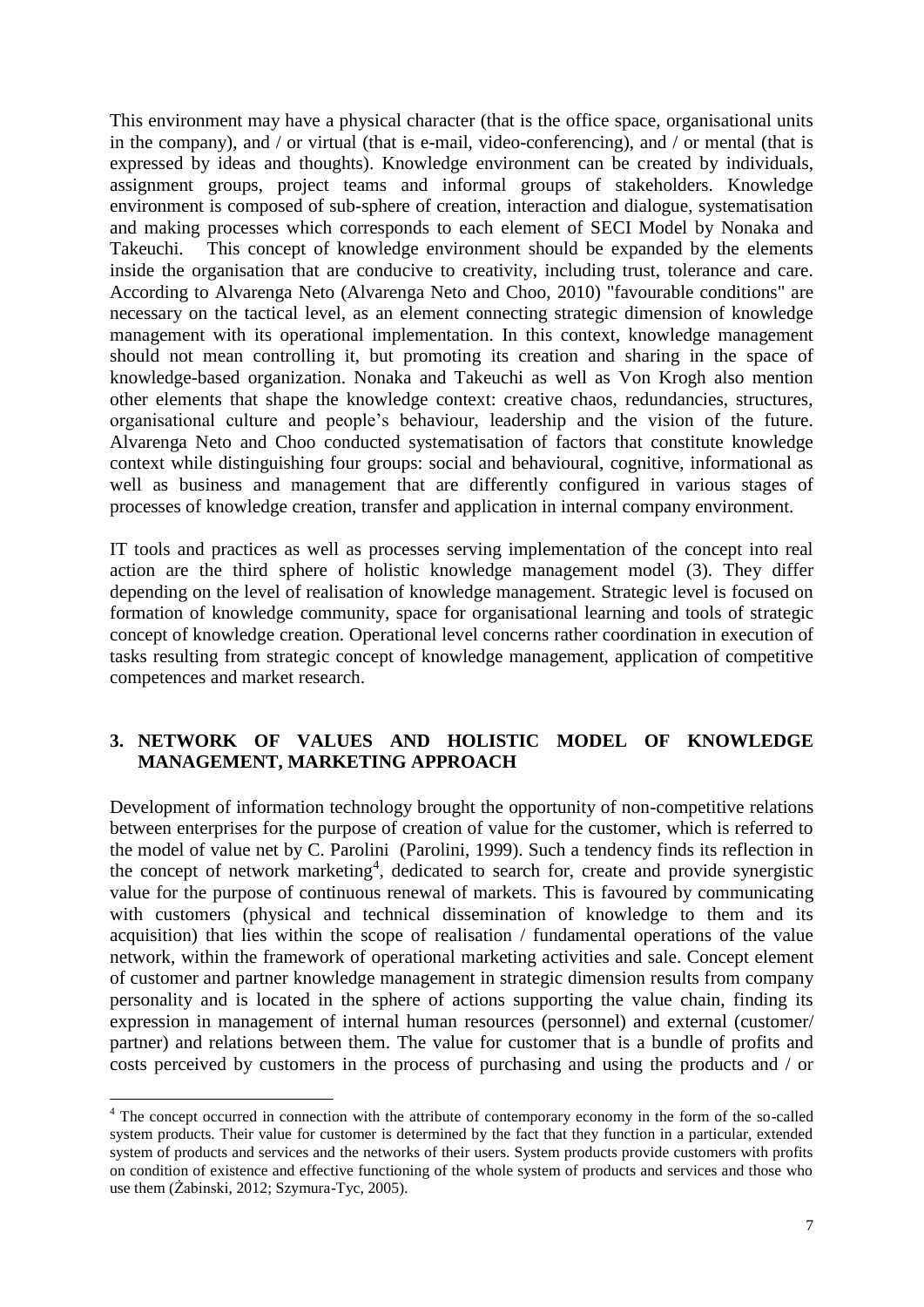services can be bigger if the relations in the chain / network of values, which are knowledgebased, between an enterprise, partners in the network<sup>5</sup> and the customer (according to the concept of network marketing) are more efficient<sup>6</sup>. Skilful use of the concept of chain and / or value network completed with the concept of marketing knowledge management is a way to provide desired value to stakeholders. This process gains effectiveness while being implemented on the market approached as the forum of knowledge and competences exchange<sup>7</sup> between network partners (figure 3).

| Defining the values        | Shaping the values        | Communicating the values   Offering the values |                              |
|----------------------------|---------------------------|------------------------------------------------|------------------------------|
|                            |                           |                                                |                              |
| Acquiring knowledge        | Knowledge transfer        | Creation of forum for                          | Flow of knowledge            |
| about current and          | between network partners  | exchange of knowledge                          | between the enterprise and   |
| prospective customers'     | for the purpose of        | between the enterprise                         | entities in the processes of |
| needs, resources and       | optimisation of relations | (network of cooperants)                        | physical distribution and    |
| competences of the         | between the bundles of    | and customer                                   | feedback from customer       |
| company as well as of      | profits expected by       |                                                |                              |
| network partners and other | customer and acceptable   |                                                |                              |
| stakeholders               | cost.                     |                                                |                              |

Figure 3. Formation of knowledge-based value in marketing approach

1

Source of the figure: own case study on the basis of: Szymura-Tyc, M. (2005), p.91.

Because of strategic importance of value networks of companies that build value for customer, they are called strategic networks (Jarillo, 1998; Buchel, 2010; Gulati *et al.* 2000) (figure 4).

 $<sup>5</sup>$  Chain enterprise is a group of independent, in legal sense, economic entities that implement various ventures</sup> and projects coordinated by the company – integrator / Promoter that has distinguishing competences. Major features of chain enterprises include: voluntary character of joining the network, parallel realisation of various economic projects and ventures, compatibility of competences of the company – integrator and other cooperants, occurrence of islands of tacit knowledge, shorter and shorter life cycle of products and services, permeation with other chains, application of computer networks in the processes of communication and a large potential of organisational learning. Motivational determinants for joining the network should include: globalisation of business activity, atomisation of economic, social, political and cultural life, virtualisation of business activity, specialisation that allows for sale in the network of key competences, easier access to information, faster diffusion of explicit knowledge, possibility and necessity of knowledge sharing in the network, the chance to use a part of silent knowledge of the company-integrator, growth in the power of influence and security of functioning. (Perechuda, 2005)

<sup>&</sup>lt;sup>6</sup> The grounds for such an approach are found in Porter's model of values system. The system of values includes chains of values of all participants in chain relations and thus each of the participants influences the value obtained by direct buyer and indirectly also influences the value obtained by final customer. It also results from this model that value for customers also occurs in the process of use of the purchased product or service by final customer. Cooperation between entities that form the system of values favours formation of competitive advantage of the whole system. (Porter, 1995)

<sup>&</sup>lt;sup>7</sup> In the market perceived as a forum, the company / cooperant and consumer get close and mutual "temporary roles" cannot be predicted. Supply and demand are short-lived phenomena and have a context character. Supply is associated with facilitation at request of an exceptional consumer's experience. The value is created in various places of partners' interactions. Co-creation experience is the basis for value. Consumers and consumer communities can also start a dialogue with each other. Consumer selects the key company and the environment of experience in which they will perform interactions and co-create the value. The key company, its products, employees, business partners and consumer communities efficiently get together, creating the environment of experiences in which particular individuals co-create their own experiences. Consumers can gain surplus from companies. The value is jointly acquired. Consumers expect a clear vision of experience in their own language. As a result, trust can occur. Consumers are competitors in values acquisition. (Prahalad and Ramaswamy, 2005).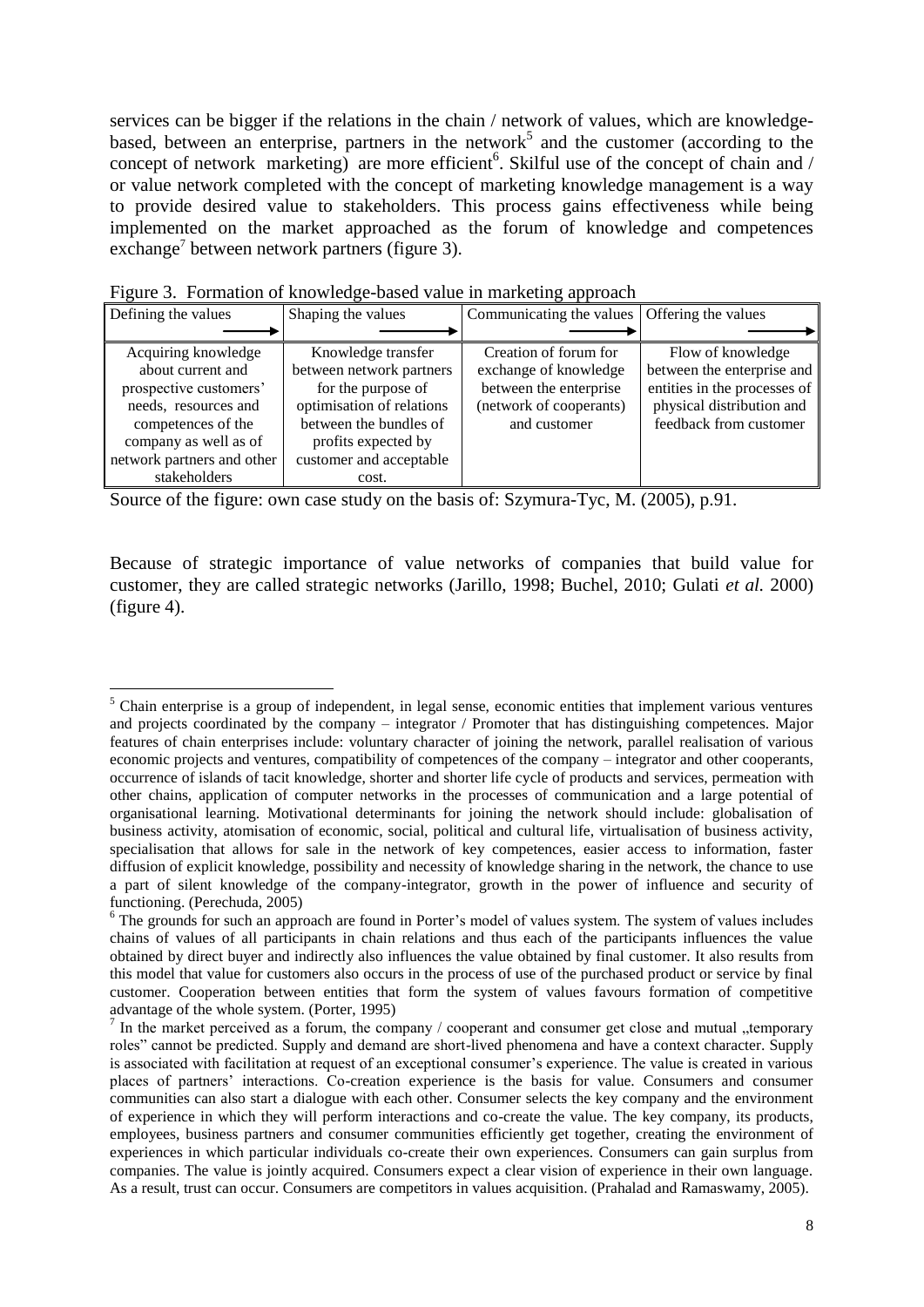Figure 4. Value network ad holistic model of knowledge management, marketing approach



Source of the figure: own case study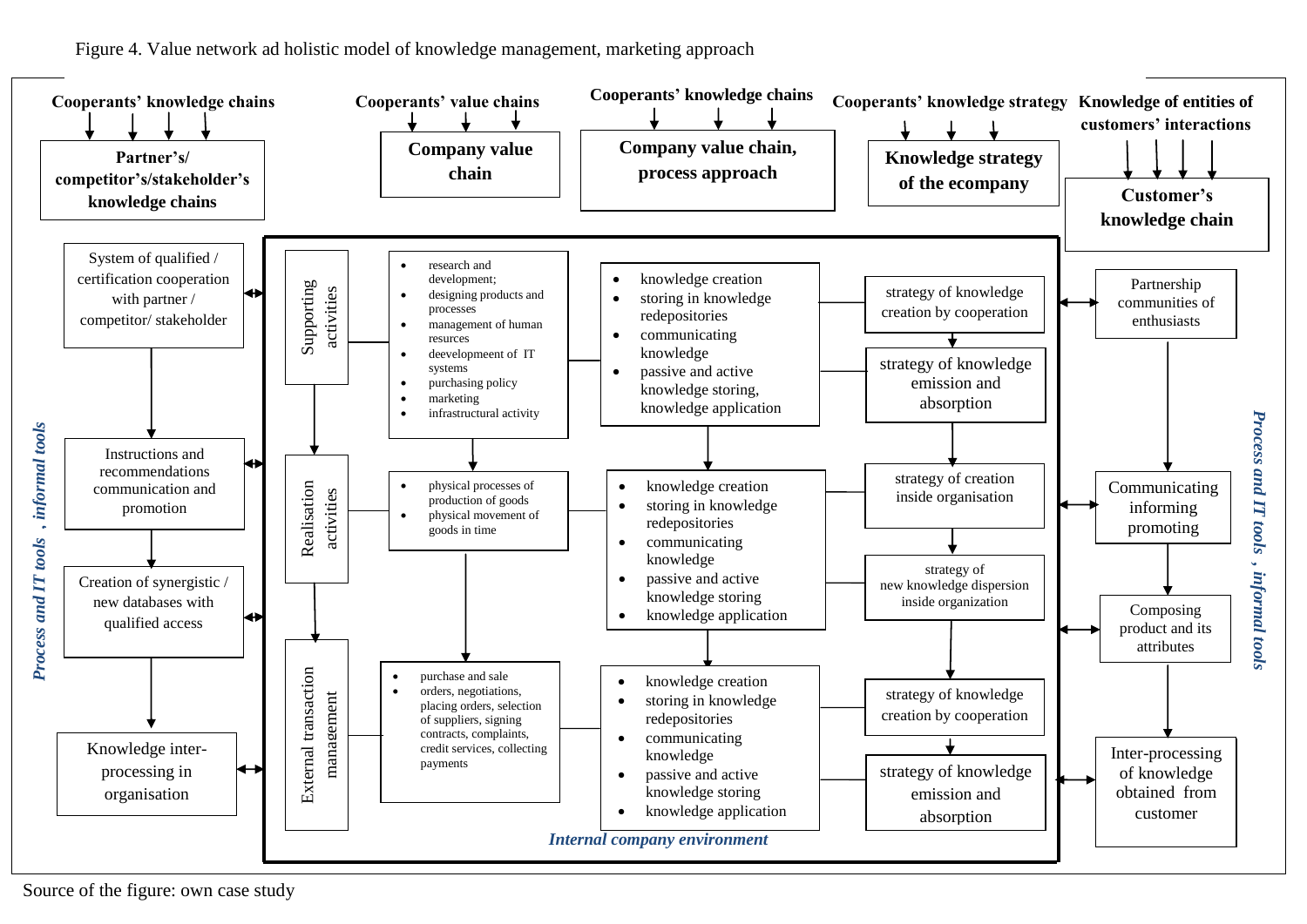According to Parolini's concept (Parolini, 1999) the network of companies, while building its own and network competitive position , is focused on creation of adequate configuration of relations, actions and flows for the purpose of creation of value desired by the customer (Kwiecień, 2007). Particular operations are perceived as distinguished processes activated by entities involved in the network for the purpose of creation of value. Knowledge management, including marketing knowledge, is such a separated process of network companies. Knowledge network<sup>8</sup> is a resultant of knowledge chains (Carlucci *et al.* 2004; Lee and Yang, 2000), the management of which can be defined as an attempt at optimisation of knowledge flow in chain business processes through reducing the time of access to appropriate source of knowledge which means providing necessary knowledge to the place where it is required at adequate time and amount.

Knowledge management, including marketing knowledge, is composed of processes that facilitate acquisition, application and development of this knowledge for the purpose of creation of network value and / or its growth, and formation of competitive advantage (Haanes and Lowendhal, 1997; Marr and Schiuma, 2001). According to the definition of marketing knowledge as customer's and cooperant's knowledge, and knowledge from customer and cooperant, the process of knowledge management occurs in all three stages of value creation by chain enterprises, that is in the stages of: realisation activities, support activities and external transaction management.

# **4. WAY OF REALISATION OF HOLISTIC MODEL OF KNOWLEDGE MANAGEMENT IN RELATIONS WITH COOPERANT AS SHOWN BY SELECTED EXAMPLES**

Contemporary economic reality demands efficient creation of relations with partners for the benefit of creation of multi-values expected by the customer. It is a value that is a result of synergistic effect of cooperation of entities to the benefit of satisfying more and more demanding, but also aware, customer. For this purpose a specific type of business knowledge communities are established. They most often form a system of qualified cooperation with certified access to determined resources of cooperating entities. The disposer of key values, in this case knowledge resources, usually performs the function of relation regulator, defining bundles of competences that a cooperant should have at their disposal. Such relations are of asymmetrical character. Relations can also take symmetrical form at the lack of superiority from any partner. However this relation rarely occurs in BtoB relations model based on knowledge diffusion between the entities of the sectors of IT products and trade.

Explicit "knowledge commanders" (or in other words Promoters of relations) in certification knowledge-based relations with entities of distribution and trade in IT products include IBM, Microsoft and Intel. The companies selected for the study perform a significant role on Polish and worldwide market (table 2).

| Table 2. The biggest IT firms on Polish market in 2012/2013 (by revenues from sales of |  |  |  |  |  |  |
|----------------------------------------------------------------------------------------|--|--|--|--|--|--|
| products and services)                                                                 |  |  |  |  |  |  |

| Location in the | $\mathcal{L}$ ompany | revenues from sales of products and | Dynamics $2012/2013$ |
|-----------------|----------------------|-------------------------------------|----------------------|
| ranking         |                      | services in 2012                    |                      |

**<sup>.</sup>** <sup>8</sup> CKB (collaborative knowledge building) concept, defined as a group of entities established for cooperation in the sphere of knowledge creation and application, constitutes the foundations for the concept of knowledge network. This concept was introduced by Scardamalia and Bereiter in 1994 (Scardamalia and Bereiter, 2004) and continued by Paavola, Lipponen and Hakkarainen (Paavola *et al.* 2002).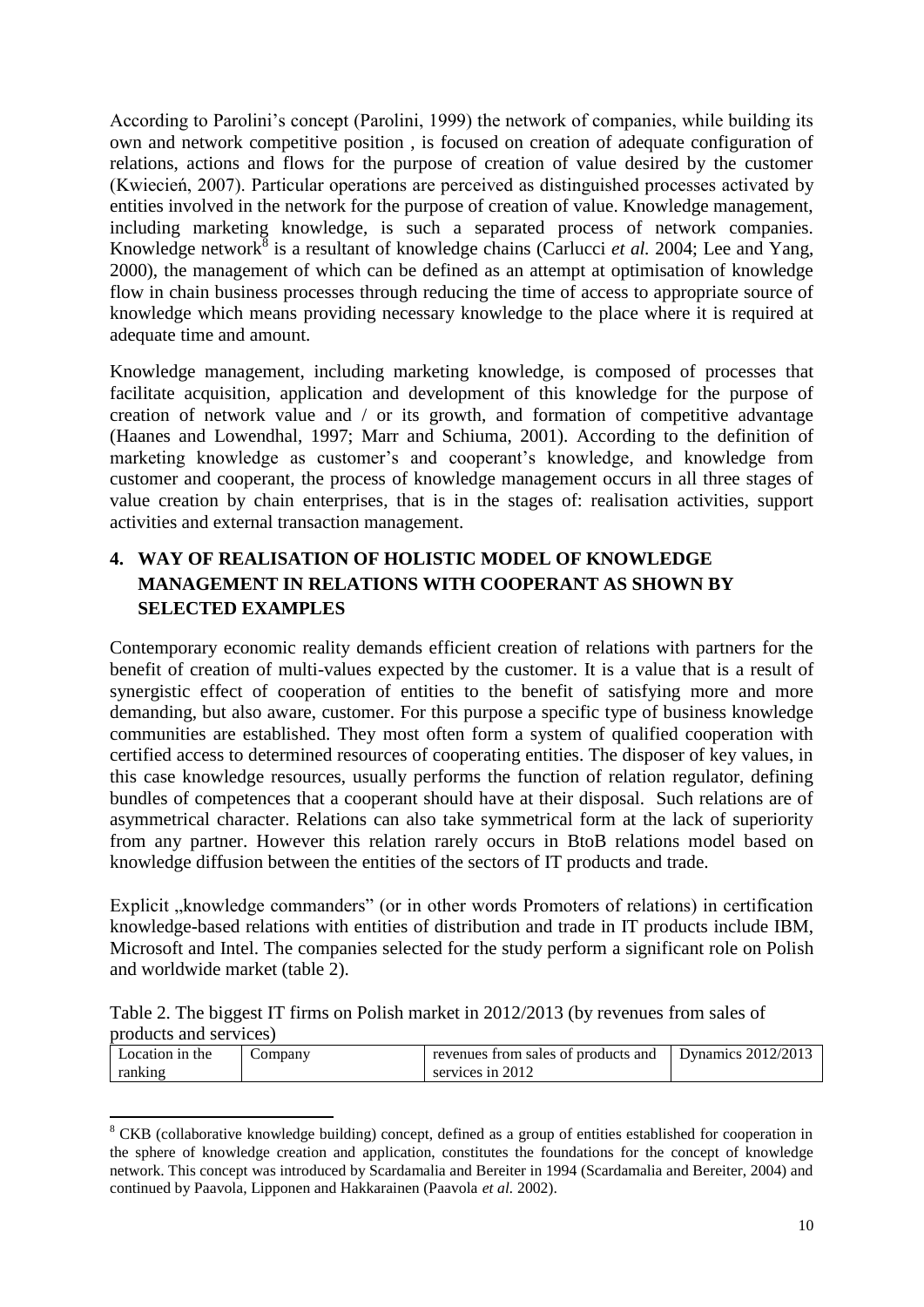| 2012     | 2013      |                         |                                |     |
|----------|-----------|-------------------------|--------------------------------|-----|
|          |           | <b>IBM</b> Poland       | 1323700000 PLZ/330925000 Euro  | 16% |
| $\cdots$ |           |                         |                                |     |
|          |           | Microsoft               | 1300000000 PLZ//325000000 Euro | 3%  |
| $\cdots$ |           |                         |                                |     |
| 19       | $\ddotsc$ | Intel Technology Poland | 590000000 PLZ/147500000 Euro   | -   |

Source of the figure: The biggest IT firms in Poland in 2012, 2013, Computerworld 2013, 2014

#### **4.1. Competence centres as the subjects of IT knowledge diffusion**

While creating a specific type of knowledge communities all over the world, competence centres of studied companies – knowledge promoters, provide competence and hardware support for Commercial Partners but also for customers. They significantly facilitate the processes associated with porting, testing and also integration of applications created in response to market needs. The centres ensure professional assistance on every stage of development and lifecycle of application, while enabling remote or local access to the latest technologies, software tools and safe IT laboratories. Additionally, experts run technical workshops and seminars in the sphere of new IT products for business partners (table 3).

| Tuote of Competence centres an<br>IBM Innovation Centre (IIC) | Microsoft Partner Membership Centre           | Intel IT Centre          |
|---------------------------------------------------------------|-----------------------------------------------|--------------------------|
| 43 global centres                                             | Community forms:                              | Intel Support Community, |
|                                                               | Partner Network Support,                      | IT Peer Network,         |
|                                                               | Partner Support Community,                    | <b>Maker Community</b>   |
|                                                               | Microsoft Community Connections,              | Intel blogs              |
|                                                               | Microsoft Partner Network,                    |                          |
|                                                               | <b>International Association of Microsoft</b> |                          |
|                                                               | Certified Partners (IAMCP),                   |                          |
|                                                               | Worldwide Partner Conference (WPC),           |                          |
|                                                               | Microsoft US Partner Team blog,               |                          |
|                                                               | Microsoft Academy                             |                          |
| 29 centres in regions                                         |                                               |                          |
| 147 specialist communities e.g. IBM                           |                                               |                          |
| PureData-Enzee Community, IBM                                 |                                               |                          |
| PartnerWorld Community, Industry                              |                                               |                          |
| <b>Solutions Business Partner</b>                             |                                               |                          |
| Community, IBM Security                                       |                                               |                          |
| Community, IBM Asset and Facilities                           |                                               |                          |
| Management Community, IBM Cloud                               |                                               |                          |
| Computing community, IBM Software                             |                                               |                          |
| Community, The Worldwide IBM                                  |                                               |                          |
| InfoSphere Community, IBM Service                             |                                               |                          |
| Management community, The                                     |                                               |                          |
| Worldwide IBM ECM Community,                                  |                                               |                          |
| ICS Business Partner Community,                               |                                               |                          |
| Middle East and North Africa Business                         |                                               |                          |
| Partner Community, IBM Solutions for                          |                                               |                          |
| Smart Business, Nordic IBM Managed                            |                                               |                          |
| Service Providers Community, IBM                              |                                               |                          |
| Energy Management Community,                                  |                                               |                          |
| Worldwide Websphere Business                                  |                                               |                          |
| <b>Partners Community</b>                                     |                                               |                          |
| <b>IBM</b> on Twitter                                         | Microsoft on Facebook                         | Intel on Twitter         |
| <b>IBM</b> on Facebook                                        |                                               | Intel on Facebook        |

Table 3. Competence centres and communities of IBM, Microsoft and Intel firms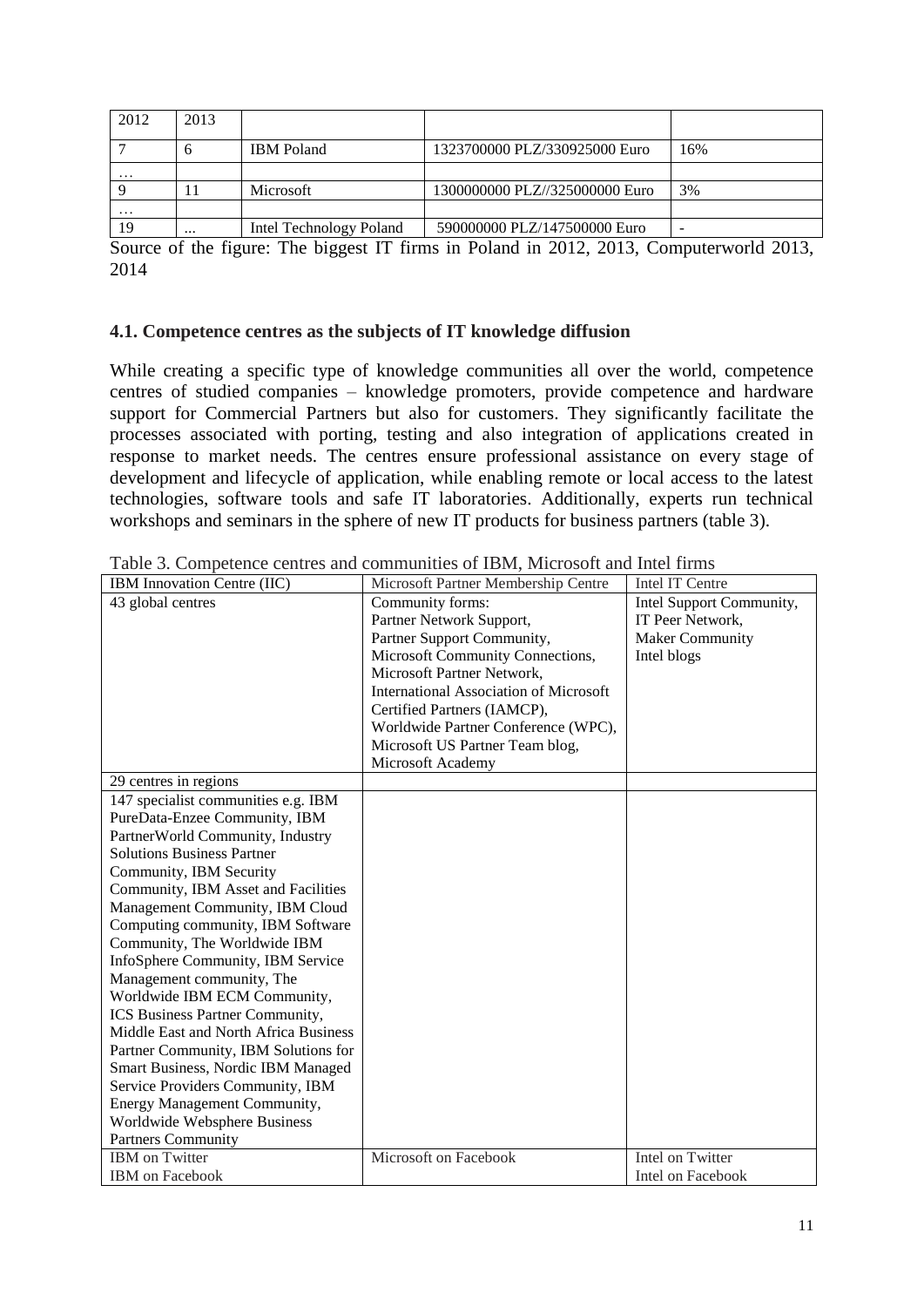| $\alpha$<br>ınk                                                                                               |                                | н |
|---------------------------------------------------------------------------------------------------------------|--------------------------------|---|
| .<br>-----<br>$\sim$ $\sim$<br>________<br>- -<br>$\bullet$ $\bullet$ $\bullet$ $\bullet$ $\bullet$ $\bullet$ | - - -<br>.<br>--------<br>____ |   |

Source of the table: own case study on the basis of: www.ibm.pl; www.microsoft.pl, www.intel.pl [accessed: 08.09.2014]

Profits for commercial partner resulting from participation in the community of competence centres concern:

- reduction of expenditures related to software development shorter production cycle and remote access to testing environments;
- immediate reacting to market needs  $-$  integration of own solutions with the newest platforms of knowledge promoter;
- increasing the application scope multiplatform solutions offering the customer the freedom of choice;
- fast increase in effectiveness access to promoter's newest technologies and developed testing environments;
- knowledge expansion broad training offer in the sphere of creation of solutions that are compatible with promoter's platforms;
- improvement of quality designing, creating and testing of high quality scalable and reliable solutions;
- minimisation of risk ensuring compatibility of solutions;
- larger customer satisfaction providing integrated, scalable and reliable solutions.

The range of support from knowledge Promoter most often includes: collecting partner's/customer's requirements, planning solution architecture, preparation of hardware configuration, preparation of licensing model and software, preparation and conducting tests in IIC as well as preparation of solution documentation.

# **4.2. System of qualified cooperation in IT sector**

Commercial partners (cooperants) of studied companies constitute the main channel of implementation of innovative solutions and services on continuously dynamically developing market of the final customer. Therefore IBM, Microsoft and Intel companies implemented programs of partner cooperation within which set of tools are made accessible according to the degree of involvement in cooperation. Cooperant's qualification and accessing the program ensures almost immediate access to the package of solutions, offers and profits favouring acquisition, development and creation of the sector knowledge.

Three levels of participation, with larger profits on the successive level, mean that the company can join the program on the level that corresponds to its business strategies provided that it obtains a specific number of certification points (table 4).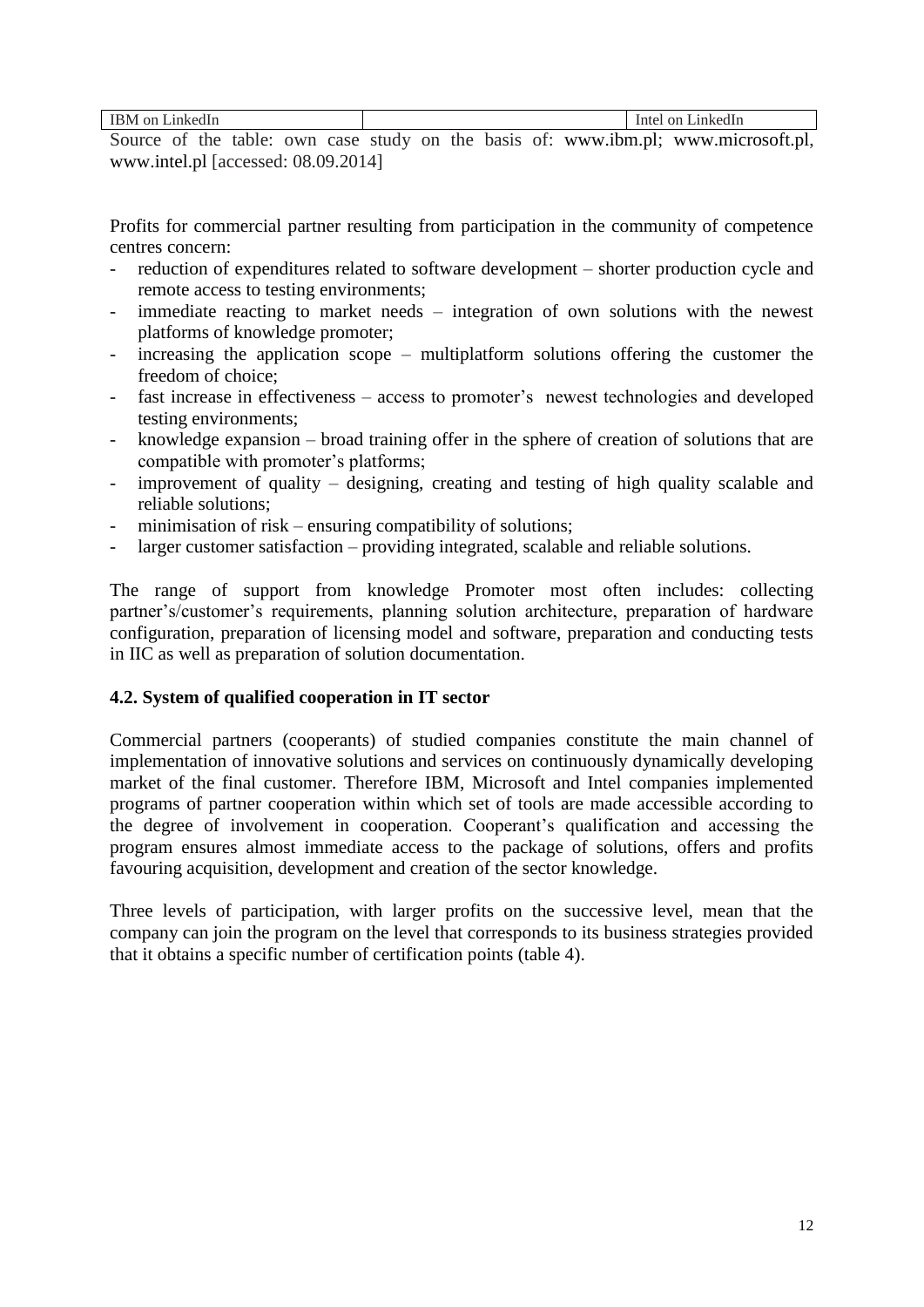#### Table 4. Resource bundles by levels of certification

|                                                               |                           | <b>IBM</b>                |         | Microsoft                |                           |                          | Intel    |                          |             |
|---------------------------------------------------------------|---------------------------|---------------------------|---------|--------------------------|---------------------------|--------------------------|----------|--------------------------|-------------|
|                                                               | Member                    | Advanced                  | Premier | Subscri                  | Silver                    | Gold                     | Technolo | Gold                     | Platiniu    |
|                                                               |                           |                           |         | ption                    |                           |                          | gy       |                          | m           |
|                                                               |                           |                           |         |                          |                           |                          | Provider |                          |             |
| <b>Financial profits</b>                                      |                           |                           |         |                          |                           |                          |          |                          |             |
| - financial support for campaigns                             |                           |                           |         |                          |                           |                          |          |                          | X           |
| - support of experts for events                               |                           |                           |         | $\overline{\phantom{a}}$ |                           |                          |          |                          |             |
| - financing of co-marketing                                   | X                         | X                         | X       | $\overline{\phantom{a}}$ |                           |                          |          |                          |             |
| - financing of events (exhibitions, conferences, seminars)    | $\ast$                    | $\ast$                    | $\ast$  |                          |                           |                          |          | X                        | X           |
| - support for positioning on market distinctions for Partners | X                         | X                         | X       | X                        | X                         | X                        |          |                          | X           |
|                                                               | X                         | X                         | X       | X                        | X                         | X                        |          | X                        | X           |
| Market intellectual/knowledge resources                       |                           | $\overline{X}$            | X       | $\sim$                   | $\mathbf X$               | X                        |          |                          | $\mathbf X$ |
| Specialist and technical knowledge resources                  | X                         | X                         | X       | X                        | X                         | X                        | X        | X                        | $\mathbf X$ |
| <b>Demand generation</b>                                      |                           |                           |         |                          |                           |                          |          |                          |             |
| - base for e-mail contacts and telemarketing services         | X                         | X                         | X       | $\overline{\phantom{a}}$ | $\overline{\phantom{a}}$  | $\overline{\phantom{a}}$ | X        |                          | X           |
| - company promotion through access to sponsoring program      |                           | X                         | X       | $\mathbf X$              | X                         | X                        |          | X                        | X           |
| - method of realisation of Internet marketing                 | X                         | X                         | X       | X                        | X                         | X                        | ۰        | X                        | X           |
| - channels of sale of own solutions                           | X                         | X                         | X       | X                        | X                         | X                        |          |                          | X           |
| <b>Marketing resources management</b>                         |                           |                           |         |                          |                           |                          |          |                          |             |
| - tools of online sale and marketing surveys                  | $\boldsymbol{\mathrm{X}}$ | X                         | X       |                          |                           |                          |          | X                        | $\mathbf X$ |
| - publication of real solutions – case study                  |                           | $\ast$                    | $\ast$  | $\overline{\phantom{a}}$ | $\overline{\phantom{a}}$  |                          |          |                          |             |
| - tools for sale forecasting                                  | X                         | X                         | X       | $\overline{\phantom{a}}$ |                           |                          |          |                          | X           |
| - set of ready-made market solutions                          | X                         | X                         | X       |                          |                           |                          |          | X                        | X           |
| - possibility of online conferences                           | X                         | X                         | X       | $\overline{\phantom{a}}$ | $\overline{\phantom{a}}$  |                          |          | X                        | X           |
| - set of online rates                                         | X                         | X                         | X       | $\overline{\phantom{a}}$ | $\overline{\phantom{a}}$  |                          |          | $\overline{\phantom{a}}$ |             |
| <b>Promotion programs</b>                                     | $\mathbf X$               | $\boldsymbol{\mathrm{X}}$ | X       | $\overline{\phantom{a}}$ | $\overline{\phantom{a}}$  | ۰                        | ۰        | $\overline{\phantom{a}}$ | $\mathbf X$ |
| <b>Education and trainings</b>                                | X                         | $\mathbf X$               | X       | $\overline{X}$           | $\boldsymbol{\mathrm{X}}$ | X                        | X        | X                        | $\mathbf X$ |

*Key: X – concerns, - -does not concern, \* - concerns after meeting specific conditions*

Source: IBM Partner World – Program benefits, www.ibm.com 11.11.2011; IBM Professional Certification Program; http://www-

03.ibm.com/certify/news/20060807\_ap\_b.shtml, [accessed: 04.09.2014]; Partner Network Microsoft

https://mspartner.microsoft.com/pl/pl/Pages/Membership/core-benefits.aspx, [accessed: 03.09.2014]; Intel Technology Provider

http://www.intel.com/cd/channel/reseller/apac/eng/membership/293163.htm, [accessed: 5.09.2014]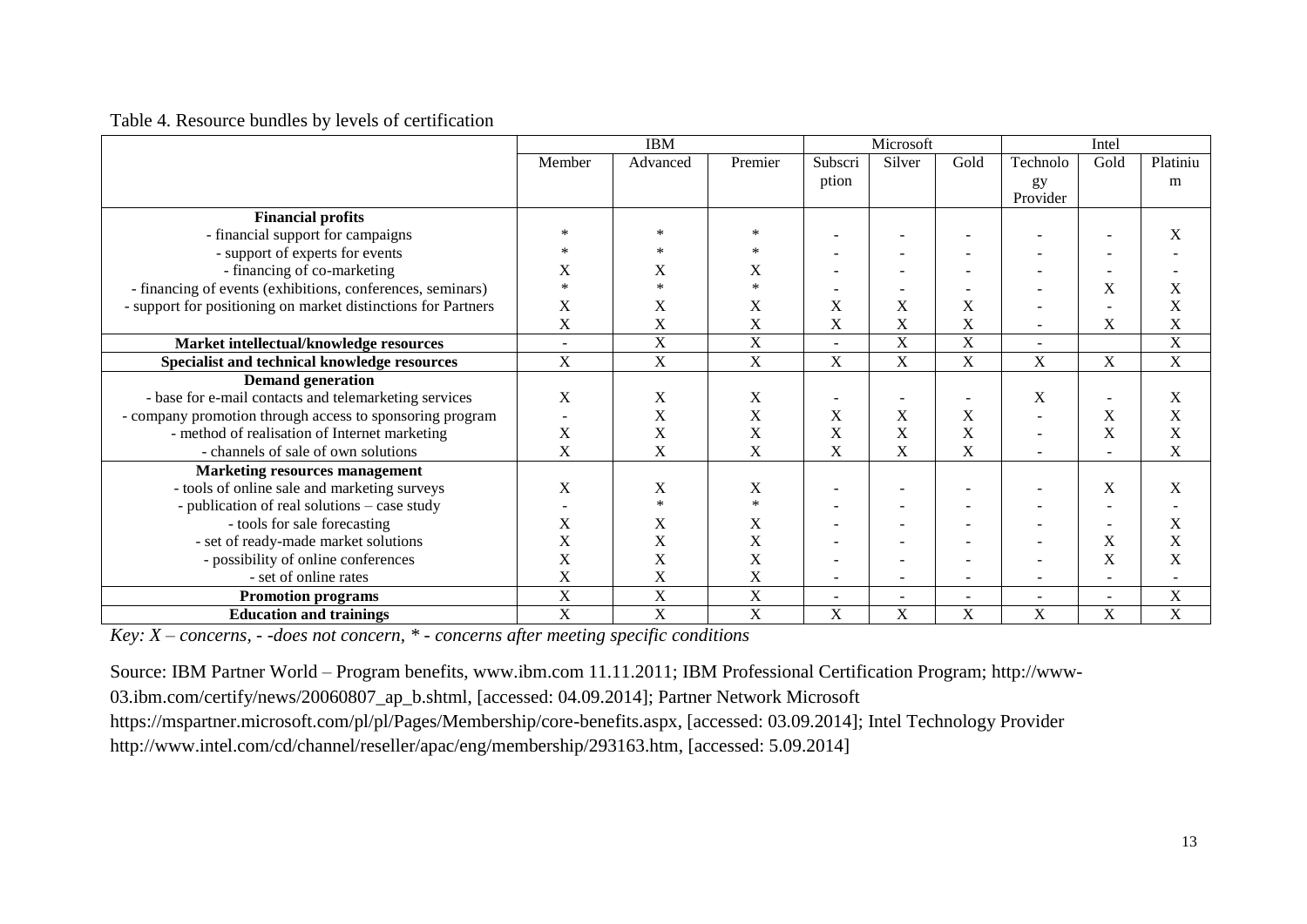Access to profit bundle corresponding to the level of participation of companies takes place after collecting a determined number of points that define the bargaining power and are obtained in the following categories of activities:

- Recommending, sale and technical service of Promoter's products,
- Achievements in the sphere of solutions, that is, implementation of Partner's own solutions in customer's environment on Promoter's hardware and software,
- High satisfaction of customers, confirmed by results of surveys,
- New qualifications and certifications obtained by employees and products of Partner's company,
- Active participation in programs conducted by the Promoter
- Generating incomes that is, sale of hardware, software and services, or remarkable influence on sale of products and services.

Points obtained by partner allow to reach higher levels of participation in Promoter's program. In the system of IBM certification, cooperation based on knowledge diffusion that was working until 2010, there was a simple relation between the number of points and the range of available resources. Microsoft, in turn, distinguished two categories of points:

- qualifying points; they were points enabling registration on certification level;
- extra points; they were obtained over the maximum number of qualifying points; in the situation when a part of qualifying points expired or lost validity, extra points might be exchanged into qualifying points owing to which Partner could maintain their level of participation in the program.

Certification systems of companies evolve towards better specialisation of Partners in the sphere of technical knowledge, according to product criterion (table 5).

| <b>IBM</b>                                 | Microsoft                 | Intel                                    |
|--------------------------------------------|---------------------------|------------------------------------------|
| <b>Software</b>                            | <b>Server</b>             | OEMs (original equipment                 |
| Cloud and Smarter Infrastructure           | <b>Windows Server</b>     | manufacturers).                          |
| <b>IBM Business Analytics</b>              | <b>Exchange Server</b>    |                                          |
| <b>IBM CICS Transactions</b>               | Lync                      |                                          |
| <b>IBM Collaboration Solutions</b>         | <b>Share Point</b>        |                                          |
| <b>IBM</b> Commerce                        |                           |                                          |
| <b>IBM</b> Connectivity and Integration    |                           | original<br>LOEMs (local<br>equipment    |
| <b>IBM Enterprise Content Management</b>   |                           | manufacturers)                           |
| <b>IBM Enterprise Marketing Management</b> |                           |                                          |
| <b>IBM</b> Information Management          |                           |                                          |
| <b>IBM MobileFirst</b>                     |                           |                                          |
| <b>IBM</b> Rational                        |                           |                                          |
| <b>IBM Security Systems</b>                |                           | <b>Endpoint Software Security Vendor</b> |
| IBM Service Oriented Architecture (SOA)    |                           |                                          |
| <b>IBM Smarter Cities</b>                  |                           |                                          |
| <b>IBM</b> WebSphere                       |                           |                                          |
| <b>Hardware</b>                            | <b>Desktop computer</b>   | Intel® Cloud Builder                     |
| <b>IBM</b> Networking                      | Windows                   |                                          |
| <b>IBM Power Systems</b>                   |                           |                                          |
| <b>IBM</b> Storage                         |                           |                                          |
| <b>IBM</b> System x                        |                           |                                          |
| <b>IBM</b> System z                        |                           |                                          |
| <b>IBM</b> PureSystems                     | <b>Applications</b>       | Intel® Software Partner Program          |
| <b>IBM</b> PureApplication                 | Office                    |                                          |
| <b>IBM</b> PureData                        | Office 365                |                                          |
| <b>IBM</b> PureFlex                        | <b>Microsoft Dynamics</b> |                                          |

#### Table 5. Specialisation portfolio by products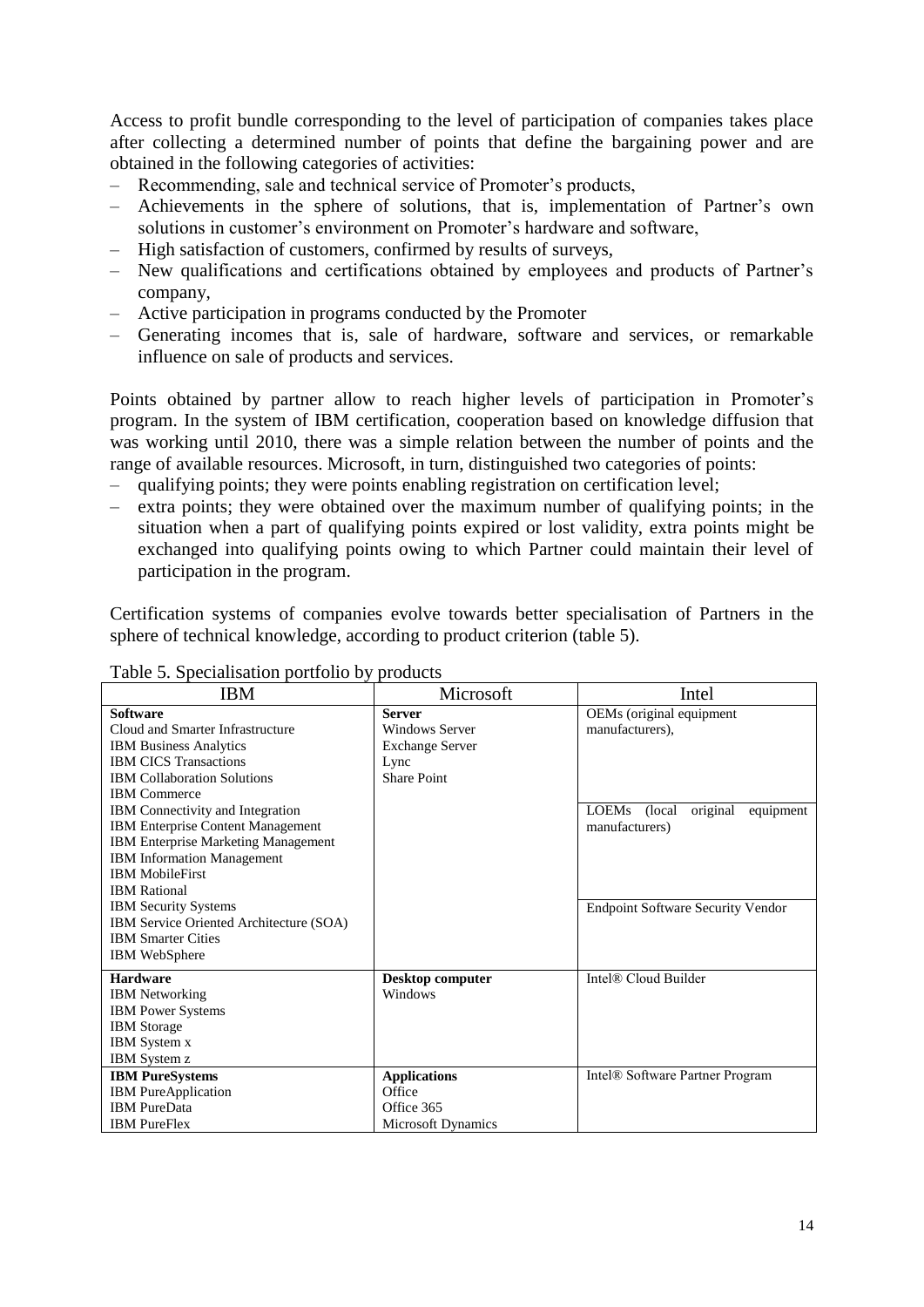| <b>Solutions</b>                            | <b>Databases</b>               | Intel Inside® Partner Program                   |
|---------------------------------------------|--------------------------------|-------------------------------------------------|
| <b>IBM Cloud Computing</b>                  | Server SOL                     |                                                 |
| <b>IBM Global Technology Services</b>       |                                |                                                 |
| <b>Retail Store Solutions</b>               |                                |                                                 |
| <b>IBM Infrastructure Systems Architect</b> | <b>Developer</b>               | Intel <sup>®</sup> Internet of Things Solutions |
|                                             | Visual Studio                  | Alliance                                        |
|                                             |                                |                                                 |
|                                             | Windows Phone                  |                                                 |
|                                             | <b>Share Point Application</b> |                                                 |

Source of the figure: IBM Professional Certification Program; http://www-03.ibm.com/certify/news/20060807\_ap\_b.shtml, [accessed: 04.09.2014]; Partner Network Microsoft https://mspartner.microsoft.com/pl/pl/Pages/Membership/core-benefits.aspx, [accessed: 03.09.2014]; Intel Technology Provider

http://www.intel.com/cd/channel/reseller/apac/eng/membership/293163.htm, [accessed: 5.09.2014]

### **4.3. Results of knowledge diffusion and inter-processing in relations of entities in IT sector products and trade**

Activities in the sphere of knowledge diffusion between knowledge promoters in IT product sector and their partners (distributors) described before and that are an expression of realisation of one of the subsystems of holistic MKM model are the response to the wish to meet the challenge of more and more demanding target customer. This customer often expects business and technical counselling, so a specialist knowledge. And thus we can observe a growing importance of the so-called VADs (Value Added Distributors) and VARs (Value Added Resellers) on IT market that willingly make use of knowledge-based relations and its Promoters (table 6).

| Company           | 2006/2007 | 2007/2008 | 2008/2009 | 2010/2011 | 2011/12 | 2012/2013 |
|-------------------|-----------|-----------|-----------|-----------|---------|-----------|
| <b>ABC</b> Data   | 22,9      | 7,5       | $-12,4$   | 10        | 23      | 23        |
| <b>Action SA</b>  | 39,2      | 28,6      | $-17,7$   | 34        | 27      | 34        |
| AB SA             | 23,4      | 11,3      | $-10,1$   | 30        | 20      | 19        |
| Komputronik       | 53,4      | 34,9      | 14,1      | 18        | 25      | 22        |
| Incom SA          |           |           |           | 8         | $-11$   | 27        |
| Veracomp          | 19,9      | 8,3       | 5,1       | 16        | 21      | 57        |
| NTT System        | 81,4      | 16        | $-24,1$   | 18        | 3       | 6         |
| Praxis SA         | 2,7       | 4         | $-12,6$   | 3         | 11      | 76        |
| <b>RRC</b> Poland | 35        | $-31,8$   | 15,3      | 13        | 6       | 28        |
| Arcus             | 20,5      | 21,6      | $-11,1$   | $-28$     | 38      | 66        |
| Senetic           |           |           |           | 67        | 83      | 97        |

Table 6. Dynamics of incomes of companies running VAD and VAR type distribution activity in Poland between 2006 and 2013, in %

Source of the figure: Computerworld TOP200, Ranking firm informatycznych i telekomunikacyjnych 2006-2014 [*Ranking of Information and Tele-communication companies 2006-2014*]

Data presented in the table above clearly show increase in dynamics of incomes of companies running VAD and VAR type distribution activity after crucial years of 2008 to 2009. According to managers of IT companies, these are the years after which activities for the benefit of value added in the form of specialist knowledge and counselling and active participation and / or development of competence centres were intensified. It is observed that the very close and deep specialisation could be the power of smaller distributors, which is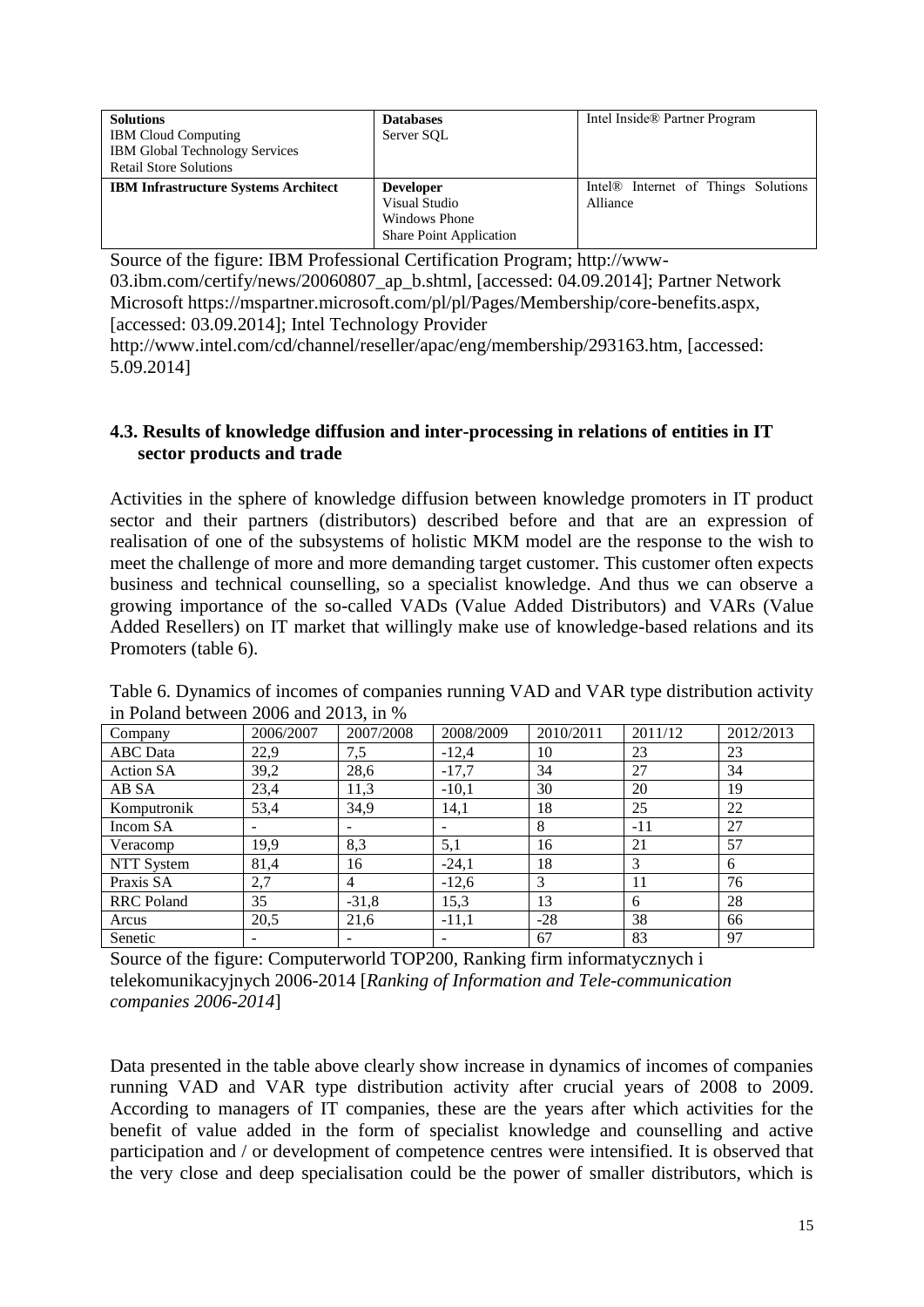illustrated by the dynamics of incomes of relatively young companies Arcus and Senetic in recent years.

# **5. CONCLUSIONS**

As it is shown by research results, entities of the sector of IT products and trade implement holistic model of knowledge management, particularly in its sub-system of BtoB relations<sup>9</sup>. The so-called competence centres constitute the framework for knowledge creation and its diffusion. They are established most often by the promoter of knowledge-based relation. Functioning of the Centre is most frequently observed in several forms of communities that differ with respect to the type and scope of competences that are the object of exchange. Competence centres are the expression of the adopted assumption of creation of knowledge through cooperation in communities.

Studied entities of IT sector apply qualified system of knowledge diffusion. The range of resources made available by the Promoter depends on activity of participants in relations according to strictly determined criteria of assessment that is defined by the object of relations or the knowledge commander himself. Profits available in programs are useful on every stage of business cycle, from activity planning (while making available the tools and resources useful for company running and developing), through development of skills (assistance in creating and retaining knowledge in defined areas of specialisation through providing access to training resources and software for internal applications and for demonstration purposes), development of possibilities (marketing activities useful for Partners in creation of demand and increase in sale in connection with premiere of new products and other marketing initiatives), development of commercial activity (programs of increase in sale and advantage over competitors), and supporting customers (tools and services useful to obtain high customer satisfaction and maintain strong relations with customers.

Described knowledge-based relations of entities of IT sector are of network quality because of two reasons: because of full awareness, expressed in involvement in management of knowledge based on synergistic effects of cooperating Partners and due to realisation of such ventures most often online.

# **6. LITERATURE**

 $\overline{\phantom{a}}$ 

1. Alavi, M., Leidner, D. (1999), Knowledge Management systems: Emerging views and practices from the field.in: *International Conference on System Sciences*, pp.239

<sup>&</sup>lt;sup>9</sup> This model is also realised in the sphere of BtoC relations which is described by the author in the papers entitled: Knowledge communities as a way of applying the client knowledge management concept: The case of IT sector in Poland; Corporate Strategy and Government Policy. Challenges & issues in the  $21<sup>st</sup>$  Century Global Academy of Business & Economic Research; Issues in Global Research in Business & Economics, New York 2012, pp. 15-31; Marketing knowledge management in structural approach; community of practice in Microsoft – international comparison. La Societe De L'information Perspective Europeenne Et Globale, Studia Ekonomiczne [*Economic Studies*], Department Scientific Bulletins of the University of Economics 2013, pp.144- 157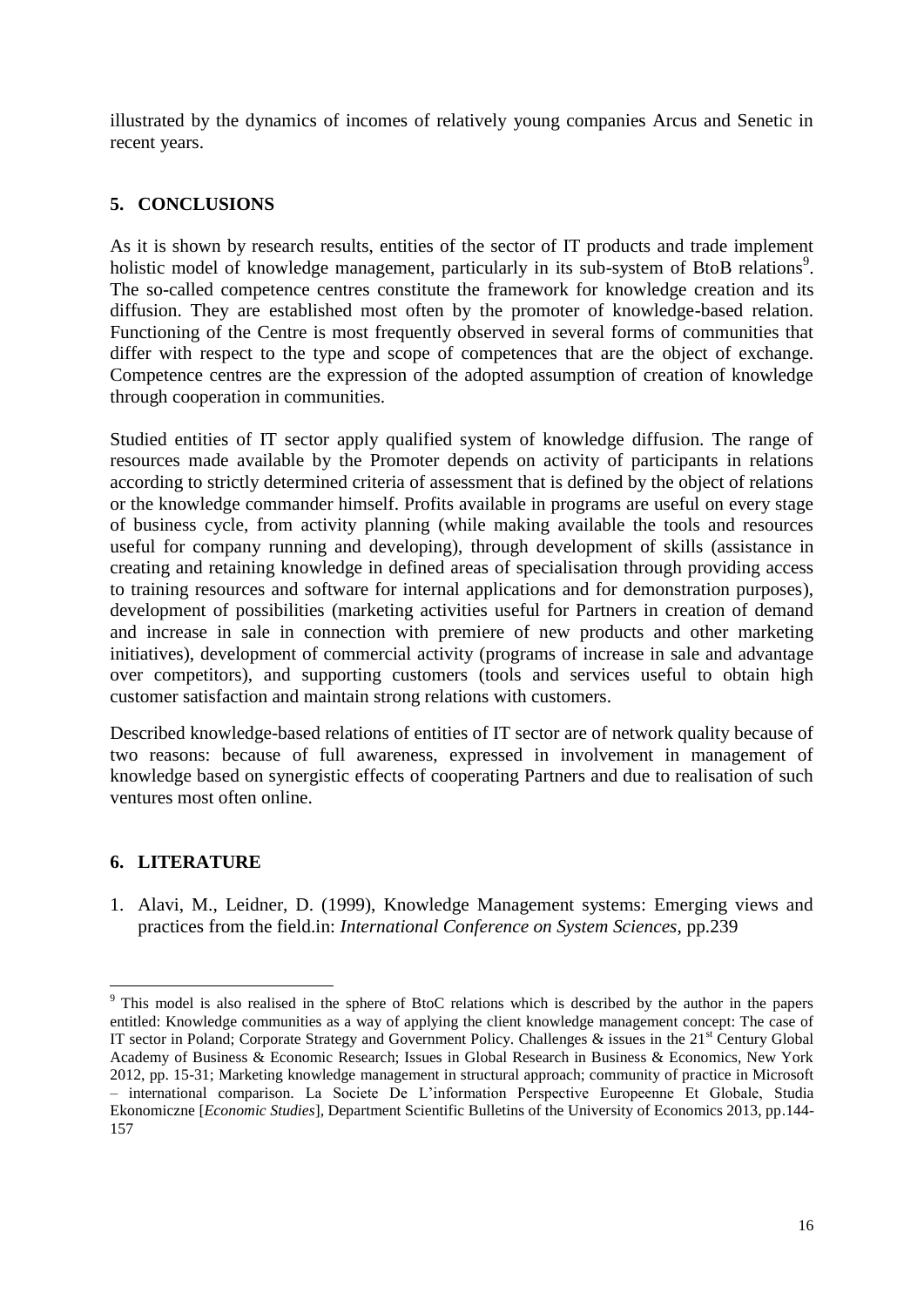- 2. Alvarenga Neto, R. C .D. (2008), *Gestão do conhecimento em organizações: proposta de mapeamento conceitual integrativo* [*Knowledge management in organizations: an integrative conceptual mapping proposition*]. São Paulo: Editora Saraiva (Saraiva Publishers)
- 3. Alvarenga Neto, R. C .D., Choo, C. W. (2010), Beyond the Ba: Managing Enabling Contexts in Knowledge Organizations. *Journal of Knowledge Management*
- 4. Anantatmula, V., Kanungo, S. (2006), Structuring the underlying relations among the Knowledge Management outcomes. *Journal of Knowledge Management*, 10(4), pp.25-42
- 5. Beijerse, R.P.U. (1999), Questions in Knowledge Management: defining and conceptualizing a phenomenon. *Journal of Knowledge Management*, 3(2),pp.94-109;
- 6. Blake ,P.(1998), The Knowledge Management Expansion*. Information Today* 15, pp. 12- 13
- 7. Błaszczuk, A., Brdulak, J.J., Guzik, M., Pawluczuk, A. (2004), *Zarządzanie wiedzą w polskich przedsiębiorstwach* [*Knowledge Management in Polish Enterprises*], Szkoła Główna Handlowa [*School of Economics*], Warsaw
- 8. Bounfour, A. (2003), The Management of Intangibles. *The Organisation's Most Valuable Assets*. London: Routledge
- 9. Buchel B. (2010), *[Advances in Strategic Network Formation: Preferences, Centrality, and](http://books.google.com.au/books?id=_GTfQgAACAAJ&)  [Externalities](http://books.google.com.au/books?id=_GTfQgAACAAJ&)* Südwestdeutscher Verlag für Hochschulschriften AG KG
- 10. Carlucci, D., Marr, B., Schiuma, G. (2004), The knowledge value chain: how intellectual capital impacts on business performance. *Int J. Technology Management*, Vol. 27, Nos. 6/7, pp. 575–690;
- 11. Chase, R. L. (1997), The Knowledge-Based Organization: An International Survey. *Journal of Knowledge Management*, 1(1), pp.38-49
- 12. Choo, C.W. (1998), *The Knowing Organization: How Organizations Use Information for Construct Meaning, Create Knowledge and Make Decisions*. New York: Oxford Press
- 13. Cross, R. (1998), Managing for Knowledge: Managing for growth. *Knowledge Management* 1, pp. 9-13
- 14. Dalkir, K.(2005), *Knowledge Management in Theory and Pra*ctice. Burlington: Elsevier Butterworth-Heinemann
- 15. Davenport ,T., DeLong, D., Beers, M. (1998), Successful Knowledge Management projects. *Sloan Management Review*, 39(2), pp.43-57
- 16. Demarest, M. (1997), Understanding Knowledge Management. *Journal of Long Range Planning*, 30(3), pp.374-84
- 17. Grundspenkis, J. (2007), Agent based approach for organization and personal knowledge modelling: knowledge management perspective. *Journal of Intelligent Manufacturing* 18, pp.451–457
- 18. Gulati, R., Nohria, N., Zaheer, A. (2000), Strategic Networks. *Strategic Management Journal* pp. 203–215
- **19.** Haanes, K., Lowendhal, B.(1997), The unit of activity: towards an alternative to the theories of the firm, Strategy, Culture and Style. John Wiley & Sons, London
- 20. Jarillo, J.(1998), *Strategic Networks. Creating the Borderless Organization*. Butterwort Heinemann, Oxford
- 21. Kwiecień, A. (2007),Model biznesu w kreowaniu wartości przedsiębiorstwa [*Business Model in Creation of Enterprise Value*], in: Zarzecki, D.(editor) *Czas na pieniądz* [*Time for Money*], W. L. Anczyca SA publisher, Szczecin, pp. 299-308
- 22. Lee, Ch., Yang, J. (2000), Knowledge value chain. *[The Journal of Management](http://www.ingentaconnect.com/content/mcb/026;jsessionid=3a2372rgx7r9a.alice)  [Development](http://www.ingentaconnect.com/content/mcb/026;jsessionid=3a2372rgx7r9a.alice)*, Volume 19, Number 9, pp. 783-794
- 23. Malhotra, Y. (1998), Tooks@work: Deciphering the Knowledge Management Hype. *The Journal for Quality and Participation*, 21, pp.58-60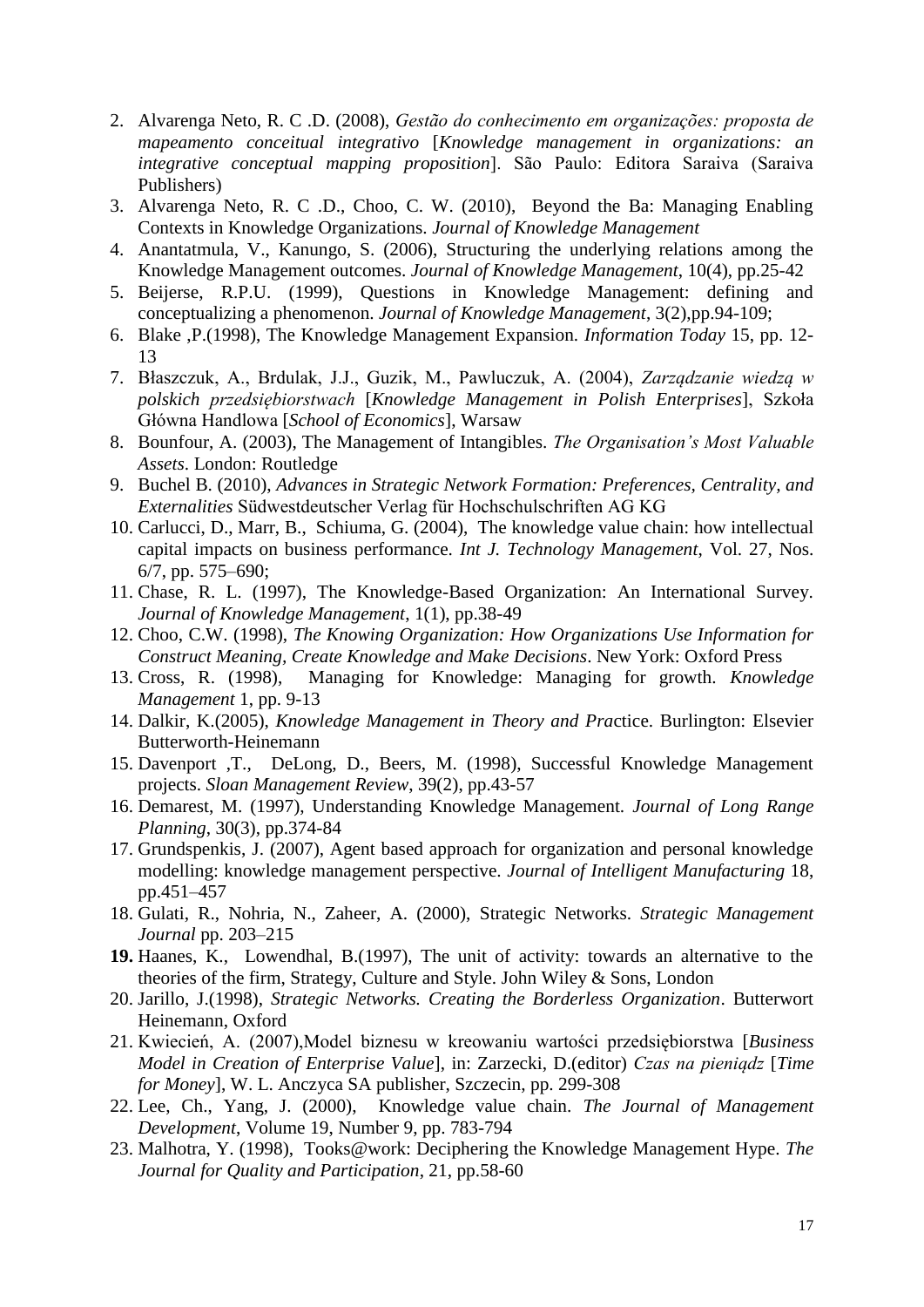- 24. Marr, B., Schiuma, G. (2001), Measuring and managing intellectual capital and knowledge assets in new economy organizations, in: Bourne, M. (editor), *Performance Measurement Handbook*, GEE Publishing Ltd.
- 25. McAdam, McCreedy (1999), A critical review of Knowledge Management models*. The Learning Organization*, *6* (3), pp. 91-101
- 26. Morey, D., Maybury, M., Thuraisingham, B. (2002), [Knowledge Management: Classic](http://www.microsofttranslator.com/bv.aspx?from=&to=pl&a=http%3A%2F%2Fmitpress.mit.edu%2Fcatalog%2Fitem%2Fdefault.asp%3Fttype%3D2%26tid%3D8987)  [and Contemporary Works.](http://www.microsofttranslator.com/bv.aspx?from=&to=pl&a=http%3A%2F%2Fmitpress.mit.edu%2Fcatalog%2Fitem%2Fdefault.asp%3Fttype%3D2%26tid%3D8987) *Cambridge: MIT Press*. p. 451
- 27. The biggest IT firms in Poland, Computerworld TOP200, Ranking firm informatycznych i telekomunikacyjnych 2006-2014 [*Ranking of Information and Tele-communication Companies 2006-2014*]
- 28. Nonaka, I., Konno, N. (1998), The concept of "ba': building a foundation for knowledge creation. *California Management R*eview, Vol. 40 No.3, pp. 40-54
- 29. O'Sullivan, K. J. (2007), Creating and executing an internal communications plan for Knowledge Management systems deployments. *Journal of Knowledge Management*, 11(2), pp.102-108;
- 30. Paavola, S, Lipponen, L., Hakkarainen, K.: Epistemological Foundations for CSCL: A Comparison of Three Models of Innovative Knowledge Communities. in: Stahl, G. (editor), *Computer supported collaborative learning: Foundations for a CSCL community: Proceedings of the Computer-Supported Collaborative Learning 2002 conference* , Hillsdale, NJ: Lawrence Erlbaum 2002, pp. 24-32
- 31. Parolini, C. (1999), *The Value Net. A Tool for Competitive Strategy*. JohnWiley&Sons Ltd., Baffins Lane, Chichester pp. 61-106
- 32. Perechuda, K. (editor), *Zarządzanie wiedzą w przedsiębiorstwie* [*Knowledge Management in the Company*]. PWN publishing house, Warsaw 2005, p. 219
- 33. Pfeffer, J., Sutton, R.I. (2000), *The knowing-doing gap*. Boston: Harvard Business School Press
- 34. Pollard D., (2005), The Future of Knowledge. *Across the Board*, pp. 56;
- 35. Quintas, P., Lefrere, P., Jones, G. (1997), Knowledge Management: a Strategic Agenda*, Long Range Planning* 30, pp.385-391;
- 36. Scardamalia, M., Bereiter, C. (1994), Computer support for knowledge-building communities. *The Journal of the Learning Sciences*, 3, pp.265-283
- 37. Singh, M. D., Shankar, R., Narain, R., Kumar, A.(2006), Survey of Knowledge Management practices in Indian manufacturing industries. *Journal of Knowledge Management*, 10(6), pp.110-118
- 38. Smedley, J. (2009), Modelling personal knowledge management, *OR Insight* 22, pp. 221– 233;
- 39. Szymura-Tyc, M. (2005), *Marketing we współczesnych procesach tworzenia wartości dla klienta i przedsiębiorstwa* [Marketing in Contemporary Processes of Value Creation for Customer and Enterprise]. Scientific Papers of the University of Economics Katowice, pp. 140-141
- 40. Von Krogh,G., Ichijo, K., Nonaka, I. O. (2000): *Enabling knowledge creation: how to unlock the mystery of tacit knowledge and release the power of innovation*. Oxford; New York, Oxford University Press
- 41. Wright, K. (2005), Personal knowledge management: supporting individual knowledge worker performance. *Knowledge Management Research and Practice* 3, pp. 156–165
- 42. Żabiński, L. (editor), Marketing produktów systemowych [*Marketing of System Products*]. PWE Publishing house, Warsaw 2012 pp. 2-12
- 43. Tsoukas, H. (2005), *Complex knowledge: studies in organizational epistemology*. New York : Oxford University Press